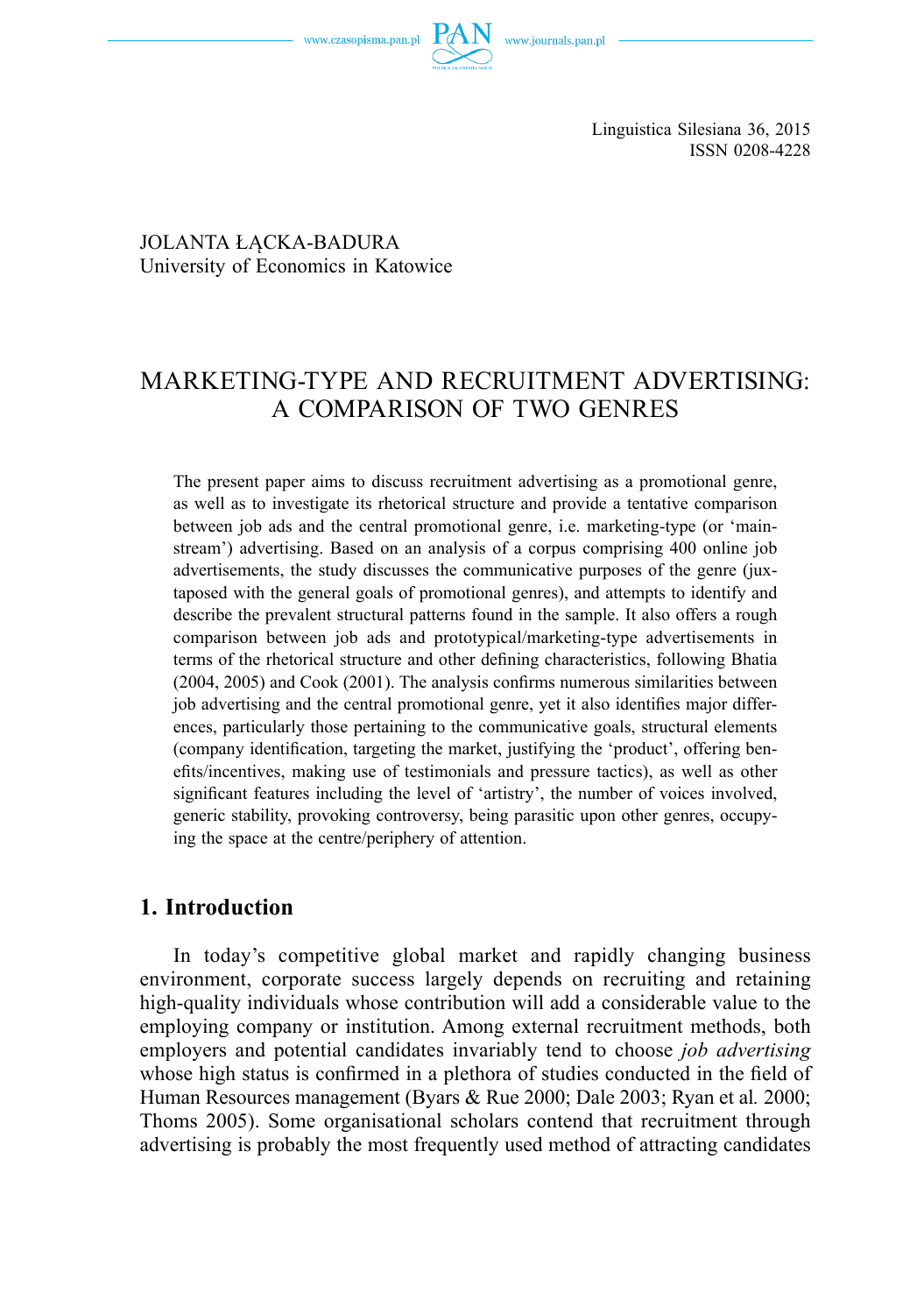

in the last few decades (Cooper et al. 2003; van Meurs 2010). In view of the above, employment ads should be regarded as socially significant texts, produced and/or consumed by a large proportion of job market participants. Despite its significance, the genre seems to have been neglected by both HR researchers and linguists, remaining "the poor relation to 'mainstream' advertising" (Asprey 2005: 268). Numerous scholars indicate that interest in job advertising as an academic pursuit is clearly insufficient, resulting in a lack of adequate empirical research and, consequently, limited amount of literature (Arcodia & Barker 2002; Arthur 2006; Asprey 2005; Brown & Swain 2009; Cooper et al. 2003; Dale 2003; Foster 2003; Hornberger 2010; Martin & Hetrick 2005; Rafaeli 2001; Ryan et al. 2000; Secord 2003; Taylor 2005).

Among the relatively rare examples of linguistic research related to recruitment advertising, Bruthiaux (1996), investigating the linguistic simplicity in the discourse of classified advertisements, proposes the core components of classified job ads. Bruthiaux (2005) offers some comments on the differences between classified job advertisements and other types of classified ads, indicating a markedly lower degree of text condensation and syntactic minimalism in the former text type. Bhatia (2004) classifies job ads as primary members of the colony of promotional genres, beside marketing-type advertisements, promotional letters and job applications. Fairclough (1995) discusses several interesting instances of academic job advertisements and the latter's propensity for becoming increasingly promotional. Wolny-Peirs (2005) examines the language of success in a variety of text types, including job advertisements. As regards the studies that place recruitment advertising at the *centre* of attention, Solly (2008) uses a small corpus of print ads advertising primary school teaching posts to investigate the way schools' identities are presented and shaped by the ads; Loth et al. (2010) apply state-of-the-art text-mining techniques to the analysis of a corpus of job advertisements, aiming to extract the 'ontological' features of the jobs announced; van Meurs (2010) investigates the use of English in job advertisements in the Netherlands from three perspectives: that of the sender of the job ad message, the message itself, and the receiver of the message. Łącka-Badura (2012a) examines the textual conventions of academic discourse reflected in academic job postings, whereas Łącka-Badura (2014) analyses Englishlanguage academic job announcements placed by higher education institutions in 5 Anglophone and 26 other countries, with a view to determining whether the job ads in modern academia may plausibly be regarded as acultural. Łącka-Badura (2012b) investigates the linguistic representation of an ideal employer reflected in job advertisements, as well as the *employer branding* potential of the genre.

The present paper seeks to contribute to the research and literature on job advertising and cast more light on this interesting and socially significant genre. In particular it aims to discuss the communicative purposes of the genre, investigate its rhetorical structure, and provide a tentative analysis of the similarities and differences between 'mainstream' and recruitment advertising.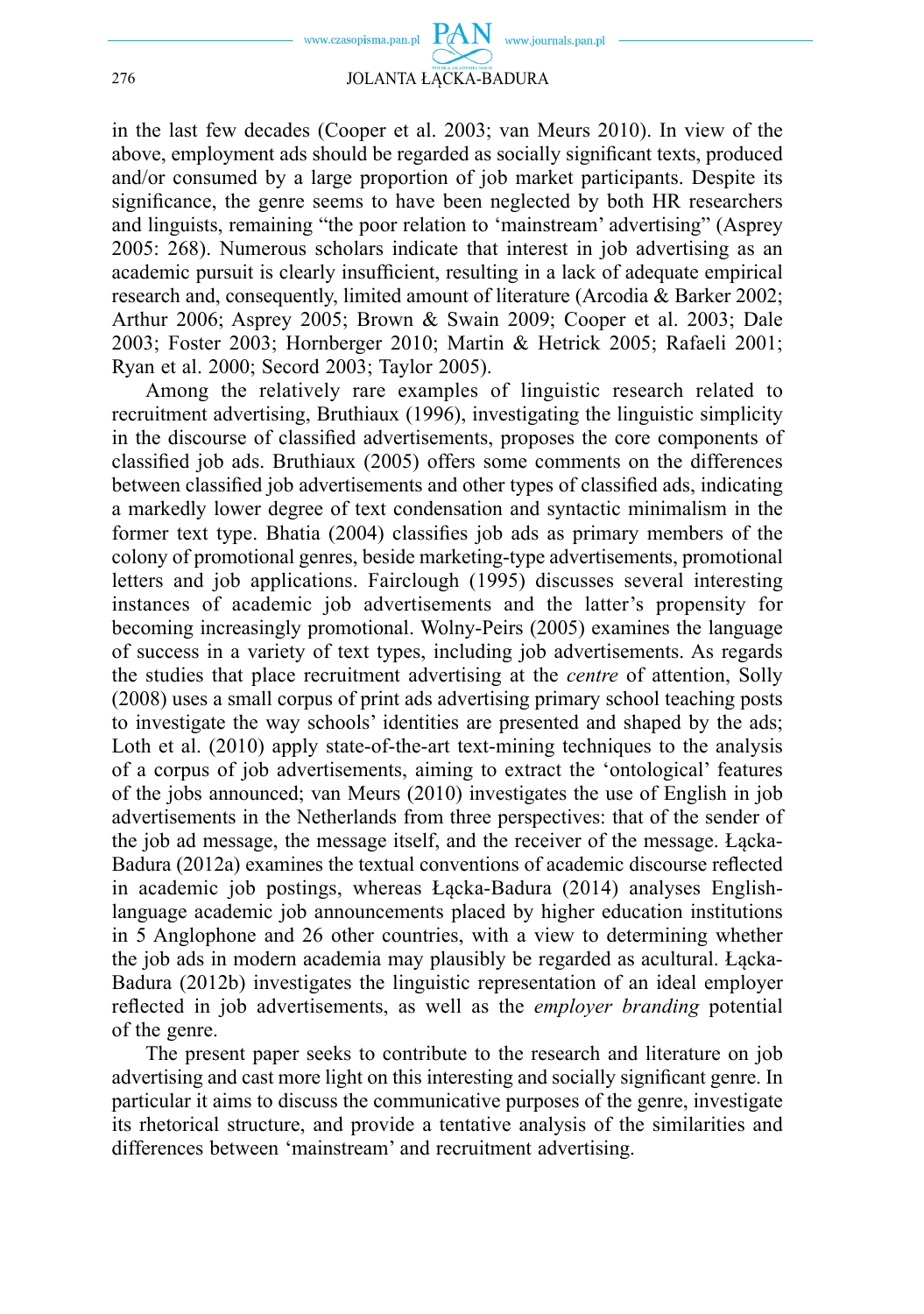$PAN$  www.journals.pan.pl

## **2. Promotional genres**

In simplified terms, *genres* are commonly defined as particular text or discourse types (Caballero 2008; van Dijk 1997; Paltridge 2006; Wang 2009). More elaborate conceptualisations see genres as "multidimensional artefacts defined by both formal-textual and functional features" (Caballero, 2008: 23), "standardised, recognisable, self-inforcing forms of communication" (Bazerman 2004: 317), or "recognisable communicative events which raise a set of expectations as to the communicative purpose" (Catenaccio, 2008: 17). The view of genre as a typified social action undertaken in response to recurrent rhetorical situations (Miller 1984) is particularly common within the domain of research into scientific, professional, and organisational discourse (Bargiela-Chiappini  $\&$ Nickerson 1999; Berkenkotter & Huckin 1995; Bhatia 1993; Swales 1990; Yates & Orlikowski 1992).

Perhaps the most influential approach to *genres* understood as conventionalised forms of discourse use was proposed by Swales (1990), and further developed by Bhatia (1993). Swales describes genre as a class of communicative events with a set of communicative purposes recognised and shared by people establishing a particular discourse community; genres vary in their prototypicality, and their communicative goals establish constraints on what is allowable in terms of genres' content and form. Although researchers emphasise that the *goal(s)* of a class of communicative events may evolve over time and vary considerably across cultures (Bhatia 2004; Bazerman 2004; Halmari & Virtanen 2005; Swales 2004; Wang 2007), they are widely regarded as one of the most principal criteria for classifying a collection of communicative events as genre (Bhatia 1993, 2004, 2007; Caballero 2008; Dudley-Evans & St John 1998).

Genres within specific disciplinary domains can be subcategorised in a number of ways. *Genre sets* or *repertoires* refer to a range or collection of text-genres produced by a particular professional group in the course of their daily routine; genres within a set are individually distinct, but also intertextually linked (Bazerman, 2004; Bhatia, 2004; Orlikowski & Yates, 1994). Several genre sets used by "people working together in an organised way", often involving more than one occupational group, constitute a *genre system*, (Bazerman 2004: 318); g*enre systems (sequences* or *repertoires)* comprise all the discursive forms or interrelated genres interacting with each other in specific settings, invoked by all the participants involved in a professional activity (Bhatia 2004; Devitt 2004). In addition to genres within specific disciplines, Bhatia distinguishes *colonies* of related genres, defined as constellations of "individually recognised genres that display strong similarities across disciplinary and professional boundaries" (2004: 57). Such genres, albeit different in a number of respects, share, to a large extent, their individual communicative purposes.

The colony of *promotional genres*, comprising the genre of job advertisements constituting the subject matter of the present study, needs to be discussed more thoroughly. Promotional genres have become the most versatile and fast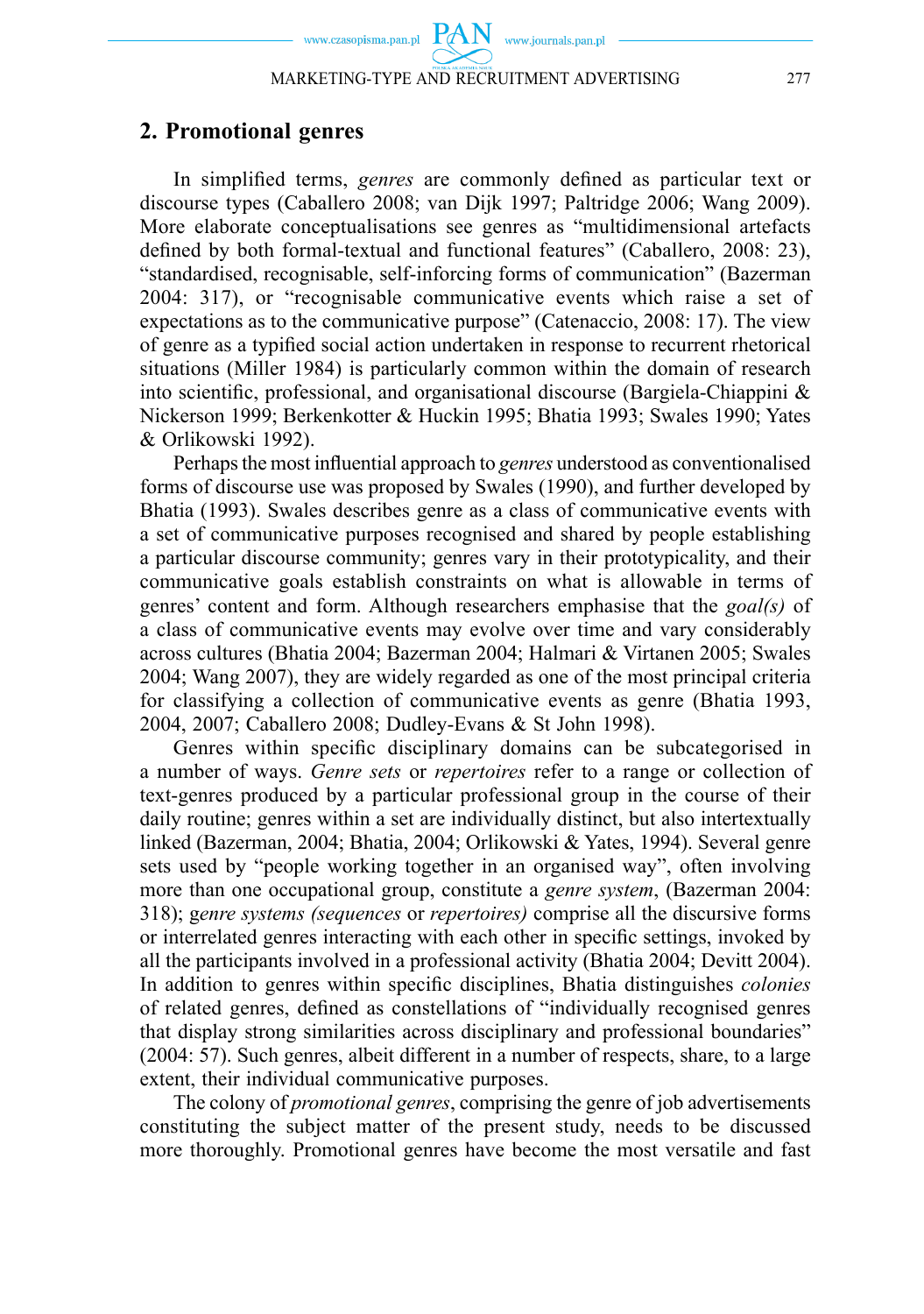

developing area of discourse, a trend resulting from the invasion of promotional values in all forms of professional communication (including academic genres, long regarded as 'neutral'). Even genres that have traditionally been perceived as informative are increasingly colonised by promotional functions (Bhatia 2005; Fairclough 1995; Koester 2010, among others). The feature that genres within the colony (or family) of promotional discourse types have in common is that broadly understood *marketing* constitutes their most distinctive communicative goal; thus promotional genres share an overlapping purpose of "promoting a product or service to a potential customer" (Bhatia 2004: 60), or "'selling' commodities, brands, organisations and institutions" (Fairclough 2003: 33). They are inherently *persuasive*, in the sense that their addressers aim to "elicit a specific response" from the addressees (Bhatia 1993: 45). Along with sharing overlapping communicative purposes, promotional genres are also similar in terms of the use of lexico-grammatical and discoursal resources (Bhatia 2004; Catenaccio 2008).

*Advertisement* is seen as the most central/prototypical member of the colony of promotional genres, with job applications, sales promotion letters, job advertisements, book blurbs and reference letters regarded as *primary* members. Travel brochures, film reviews and public campaigns are granted a *secondary* status, whereas genres having *mixed* communicative purposes, "partly promotional, partly information-giving or opinion-giving", are considered *peripheral* members of the colony (Bhatia 2004: 62). The defining characteristics of the central promotional genre are not easy to pin down, an issue addressed both in marketing and linguistic research (Cook 2001; Goddard 1998; Kotler & Keller 2006; Yadin 2002). The commonly used definition of advertising as the promotion of goods and services for sale through impersonal media is considered a rather narrow one, failing to capture a variety of ads aiming to seek support, plead or warn, as well as texts (for example poems and songs) which may *become* advertisements although they were not initially meant as such (Cook 2001). Yet scholars seem to be in agreement that *prototypical* advertisements are generally viewed as messages aiming to build a favourable image of a product, organisation or idea, with the ultimate goal to encourage the audience to take action as intended by the communicators, i.e. to 'buy' the (broadly understood) 'product'. Marketing researchers also indicate that identification of the company or 'sponsor' offering the product or idea is indispensable for classifying a message as an advertisement (Kotler & Keller 2006; Lamb et al. 2008). Following from the above considerations, the definition of prototypical/ 'mainstream' advertising adopted for the purposes of the present study is that offered by Bhatia, who sees advertisements as "a form of discourse intended to inform and promote in order to sell ideas, goods, or services to a selected group of people" (2005: 214). The present study attempts to investigate *job advertising* as a distinct genre and tentatively compare it with the central promotional genre.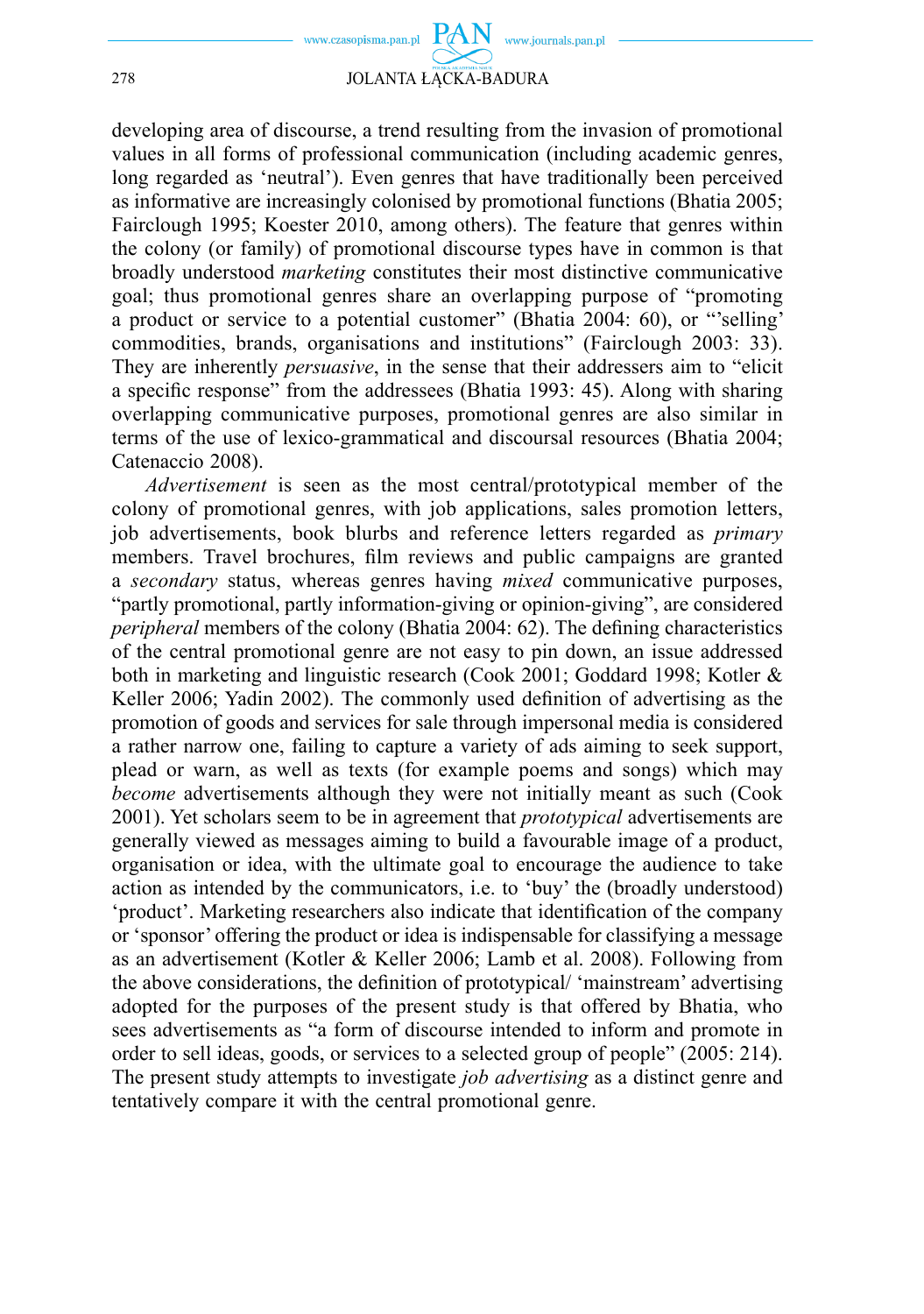## **3. Material and methods**

The analysis is based on a corpus of 400 online job advertisements. The decision to extract the material from the Internet was determined by the fact that researchers investigating the field of employee recruitment are quite unanimous about the growing importance and effectiveness of e-recruitment through online job ads (Arcodia & Barker 2002; Asprey 2005; Brown & Swain 2009; Cooper et al. 2003; Dale 2003; Foster 2003; Newell 2005; Taylor 2005; Torrington et al. 2005; Witte  $\&$  Mannon, 2010). The corpus was extracted from five Internet sources: the job sections of the Internet editions of three British quality newspapers: www.telegraph.co.uk, www.guardian.co.uk, and www.thetimes.co.uk, as well as two popular British job search websites: www.jobsite.co.uk and www.totaljobs. com. In order to ensure sufficient diversity, balance, and representativeness of the corpus, an equal number of 80 texts were retrieved from each source, with great care taken to spread the sample evenly across various types of jobs and different sectors of the economy.

The study is methodologically grounded in the tradition of genre analysis, following the framework initially proposed by Swales (1990), commonly referred to as the *move-step analysis*. Well-established in linguistic research in the last two decades, the move-step approach has been widely adopted for investigations of structural/rhetorical patterns in professional and business genres (Bargiela-Chiappini et al. 2007; Bhatia 1993, 2004, 2005; Biber et al. 2007; Paltridge 2013, among others). This analytical paradigm is based on a top-down approach to analysing the discourse structure of texts viewed as sequences of 'rhetorical moves', where each move represents "a discoursal or rhetorical unit that performs a coherent communicative function in a written or spoken discourse" (Swales, 2004: 228). Moves have their own purposes, contributing to the overall communicative goal(s) of the genre. They may contain multiple components that together, or in some combination, realise the move. Swales (1990) refers to these elements as *steps*, whose primary function is to achieve the purpose of the *move* to which they belong.

The rhetorical (move/step) analysis of the corpus is preceded by a more general discussion of the *goals* and *features* of job ads as compared with prototypical/'mainstream' advertisements. The model of the defining properties of advertising adopted for the analysis is that offered by Cook (2001: 219-237), who proposes 26 characteristics of the genre, constituting a convenient reference point for the analysis of job advertising as a promotional discourse type. The rhetorical analysis is also complemented with a rough comparison between the *structure* of 'mainstream' and recruitment ads, following the generic model of advertisements proposed by Bhatia (2004, 2005):

- 1) Headlines (for reader attraction)
- 2) Targeting the market
- 3) Justifying the product or service (by establishing a niche and/or indicating the importance of the product or service)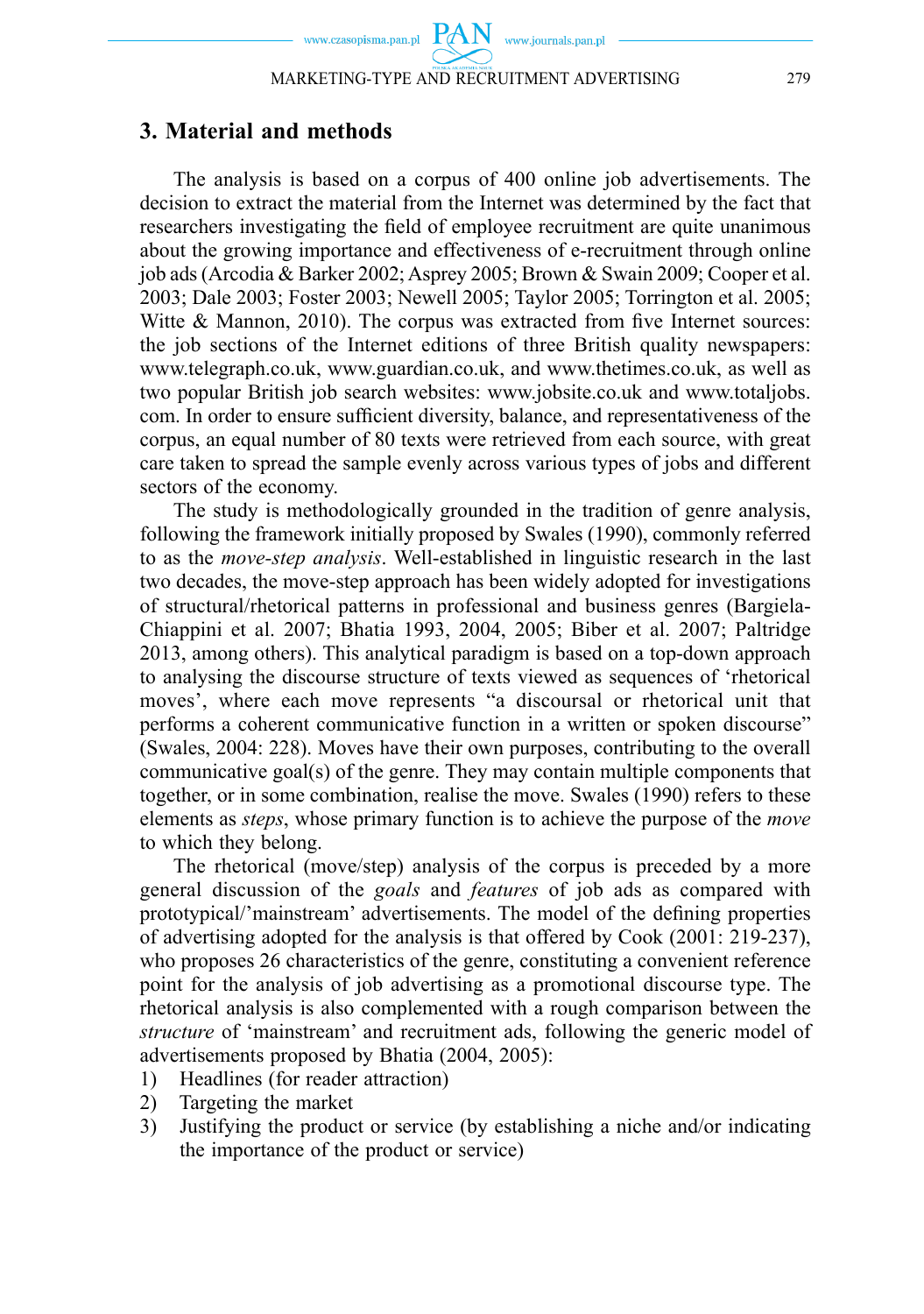

- 4) Detailing the product or service (by identifying/describing the product or service and indicating its value)
- 5) Establishing credentials
- 6) Celebrity endorsement or Testimonials
- 7) Offering incentives
- 8) Using pressure tactics
- 9) Soliciting response
- 10) Signature line and Logo

The present study thus involves the following stages:

- 1) analysing and discussing the communicative purposes of job advertisements (drawing on the theoretical considerations arising from both HR and linguistic perspectives), and juxtaposing them with the general goals of promotional genres;
- 2) a tentative comparison of the defining characteristics of 'mainstream' advertising and recruitment ads, following the model provided by Cook  $(2001)$ , to identify the areas of the most significant similarities and differences between the two genres;
- 3) identifying and describing the *move* and *step* types that occur in the sample, followed by the analysis of the distribution of particular structural elements, as well determining and describing the prevalent patterns found in the corpus;
- 4) a rough comparison of the rhetorical structure of job ads and the generic structure of prototypical/'mainstream' advertisements as proposed by Bhatia (2004; 2005).

# **4. Results and discussion**

## **4.1. Communicative purposes**

While the goals of attracting 'buyers' and projecting a positive image of the 'sellers' seem to be common to *all* promotional discourse, resulting in many of the theories and techniques of product and corporate advertising being shared by recruitment advertising (see section 2), the latter is specific in that it often seeks to simultaneously *discourage* the unsuitable 'buyers' who do not meet the 'sellers'' requirements. This very feature seems to place job advertisements farther away from the *centre* of the colony of promotional genres, leading to some discrepancies between the communicative strategies and techniques employed in job and 'mainstream' advertisements. Although prototypical advertising should in principle be directed at a particular market segment, it is usually viewed as effective if it appeals to the largest possible group of potential recipients/ buyers; it is hard to imagine a scenario involving a company that *refuses* to sell a product or service to a 'buyer' possessing sufficient financial resources but not being a member of the target consumer group. Even if by means of shocking or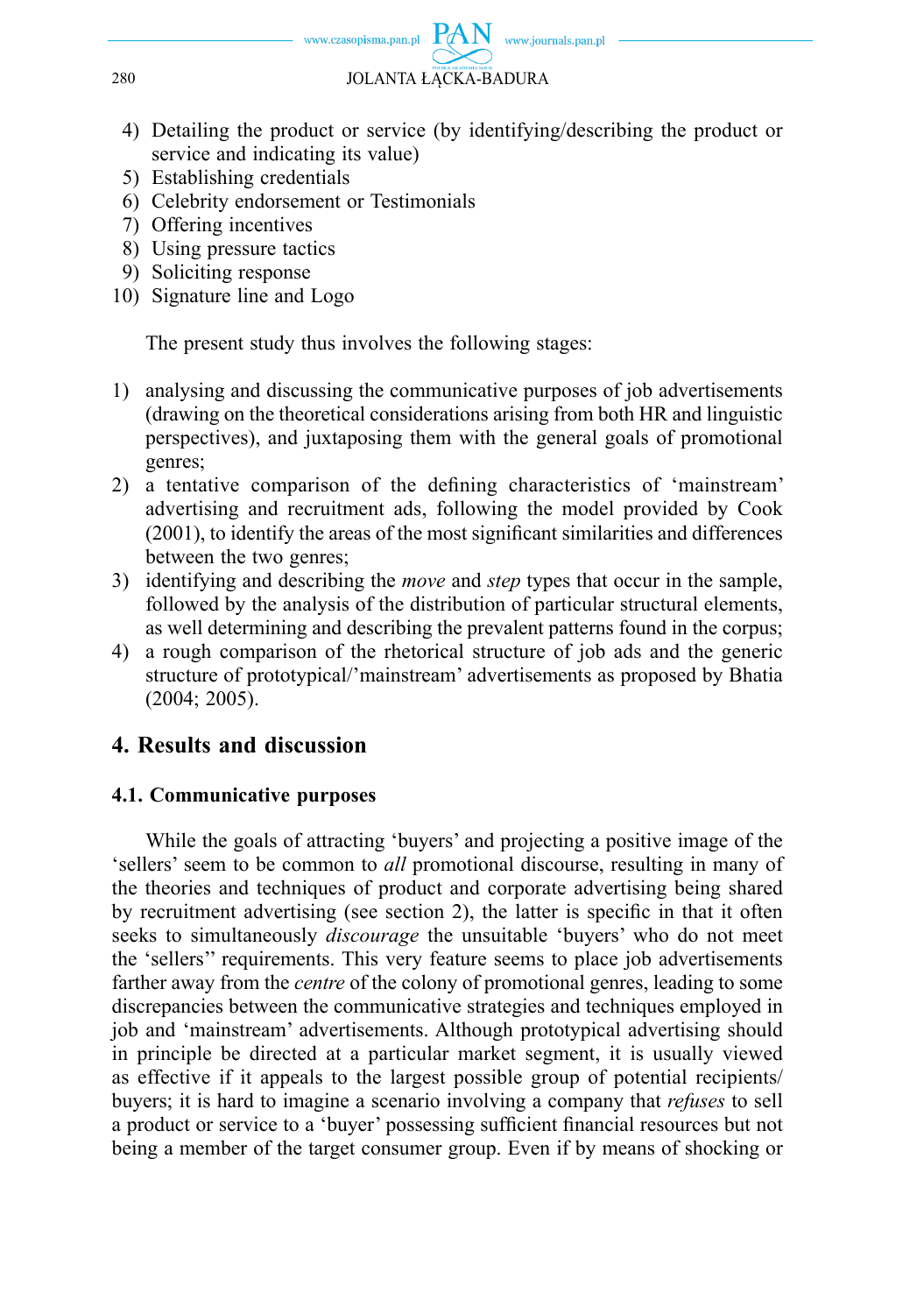$PAN$  www.journals.pan.pl www.czasopisma.pan.pl MARKETING-TYPE AND RECRUITMENT ADVERTISING 281

apparently discouraging images, 'mainstream' ads are never intended to *deter* potential customers from purchasing the product, service or idea. By contrast, recruitment ads "need to attract the right people for the company and the role. They have to have the right fit" (Asprey 2005: 270). Thus detailed account of the job responsibilities and requirements included in a recruitment ad does not perform purely descriptive and promotional roles; it also acts as a trigger for candidates' preliminary self-selection.

### **4.2. Defi ning characteristics**

Following Cook's (2001) selection of *features* commonly found in prototypical advertisements, the similarities and differences between 'mainstream' and recruitment ads are summarised in Table 1.1

| <b>FEATURE</b>                                    | 'MAINSTREAM' ADS | <b>JOB ADS</b> |
|---------------------------------------------------|------------------|----------------|
| 1. using variety of substances                    | $^{+++}$         | $+$            |
| 2. embedded in an accompanying discourse          | $^{+++}$         | $+++$          |
| 3. presented in short bursts                      | $+++$            | $+$            |
| 4. multi-modal                                    | $+++$            | $+$            |
| 5. multi-submodal in their use of language        | $+++$            | $+$            |
| 6. extensive and innovative use of paralanguage   | $+++$            | $+$            |
| 7. foregrounding connotational, indeterminate,    |                  |                |
| and metaphorical meaning                          | $^{+++}$         | $-\prime$ rare |
| 8. making dense use of parallelisms               | $^{+++}$         | $+$            |
| 9. involving many voices                          | $+++$            |                |
| 10. parasitic upon their surroundings             |                  |                |
| and other genres                                  | $^{+++}$         |                |
| 11. often heard in many contradictory ways        |                  |                |
| simultaneously                                    | $^{+++}$         |                |
| 12. merging the features of public and private    |                  |                |
| discourse                                         | $^{+++}$         | $^{+}$         |
| 13. making extensive use of intertextual allusion | $^{+++}$         |                |

Table 1. Features of marketing-type and recruitment ads – a comparison

<sup>1</sup> It must be emphasised that the comparative analysis presented in Table 1 should be viewed as *based not only on the investigation of the corpus, but also on the author's intuitive judgement and knowledge of business communication*. The presence or absence of particular features is presented as being a matter of degree, ranging from (virtual) absence, marked with the symbol '-', through rare occurrences ( $\cdot$ -/rare $\cdot$ ), to presence  $(\cdot + \cdot)$ , relatively strong presence  $(\cdot + \cdot)$  and very strong presence  $($  $^{\circ}$ +++ $^{\circ}$ ).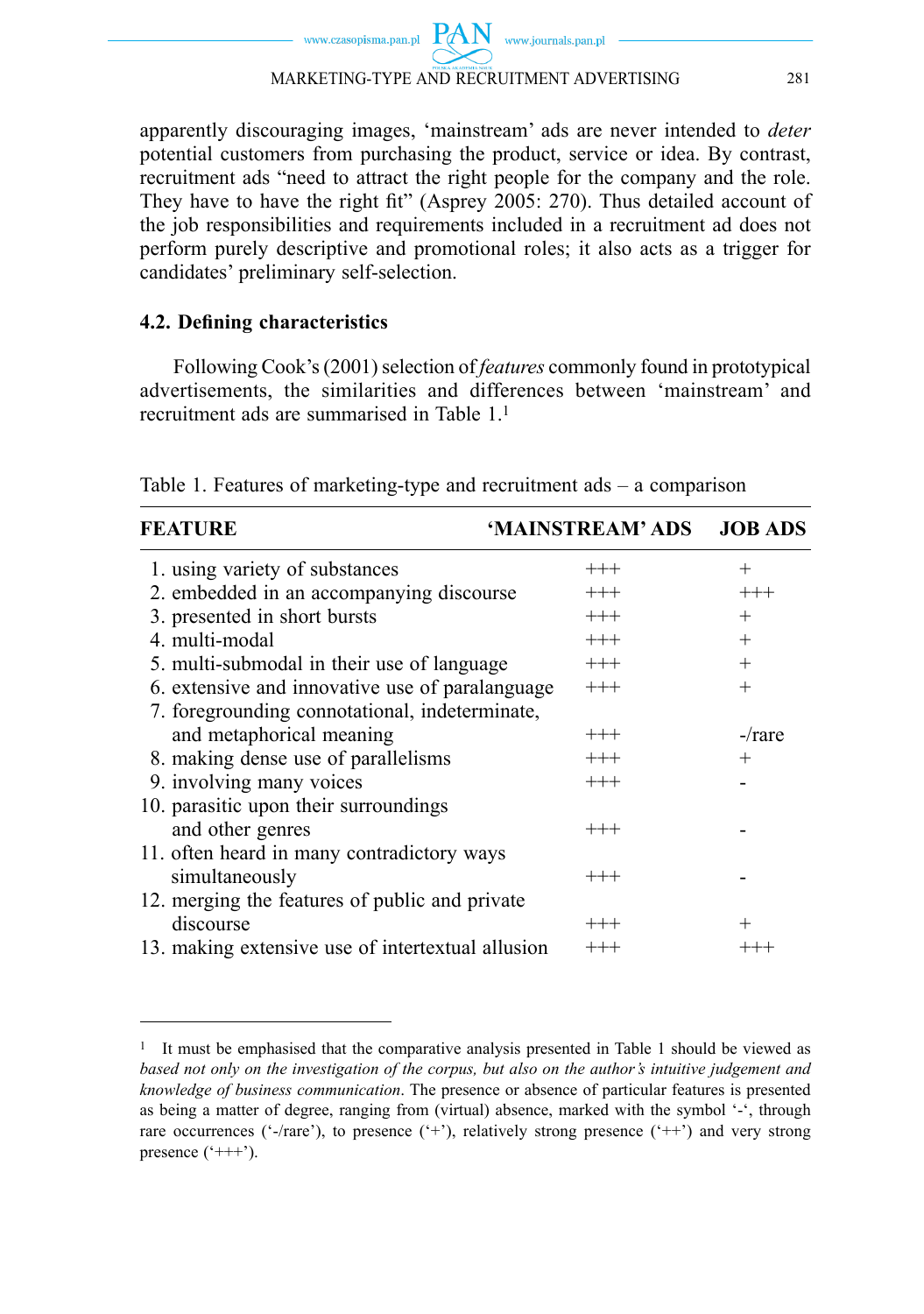www.journals.pan.pl 282 JOLANTA ŁĄCKA-BADURA

#### **FEATURE 'MAINSTREAM' ADS JOB ADS**

| 14. provoking social, moral, and aesthetic       |          |                |
|--------------------------------------------------|----------|----------------|
| judgements                                       | $+++$    | $-\prime$ rare |
| 15. provoking controversy                        | $+++$    |                |
| 16. characterised by 'restless instability'      |          |                |
| of a new genre                                   | $+++$    |                |
| 17. a discourse on the periphery of attention    | $+++$    |                |
| 18. constantly changing                          | $+++$    | $^{+}$         |
| 19. following the principle of reversal          | $+++$    |                |
| 20. inherently seeking to alter addressees'      |          |                |
| behaviour                                        | $+++$    | $+++$          |
| 21. identified by their position in accompanying |          |                |
| discourse                                        | $^{+++}$ | $^{+++}$       |
| 22. using their space and time in an attempt     |          |                |
| to give pleasure                                 | $+++$    |                |
| 23. indulging in code-play and manipulation      |          |                |
| of the code                                      | $+++$    | $-$ /rare      |
| 24. making frequent use of communicative         |          |                |
| behavior reminiscent of display and ritual       |          |                |
| boasting                                         | $+++$    | $^{+}$         |
| 25. unsolicited by their receivers               | $+++$    | $^{++}$        |
| 26. often viewed as verbal art                   | $+++$    |                |
|                                                  |          |                |

As is clear from the comparison, prototypical/marketing and recruitment advertisements demonstrate a very high degree of similarity in terms of the following features:

- 1) Both genres are embedded in an accompanying discourse (FEATURE 2); 'mainstream' ads usually appear in TV or radio programmes, within or beside newspaper articles, in mail deliveries, on Internet search engines; very much alike, recruitment advertisements are embedded in newspaper sections and job search websites.
- 2) Both genres make extensive use of intertextual allusions (FEATURE 13); perhaps 'mainstream' ads relate to a greater variety of texts and discourse types, whereas the repertoire of texts linked intertextually to job ads is more limited, yet the latter are usually drawn based on job descriptions, and their communicative purposes may only be achieved if addressees respond sending letters of applications and CVs.
- 3) Similarly to other persuasive/promotional discourse types, both genres inherently seek to alter addressees' behaviour (FEATURE 20): 'mainstream' ads encouraging prospective customers to purchase the products or services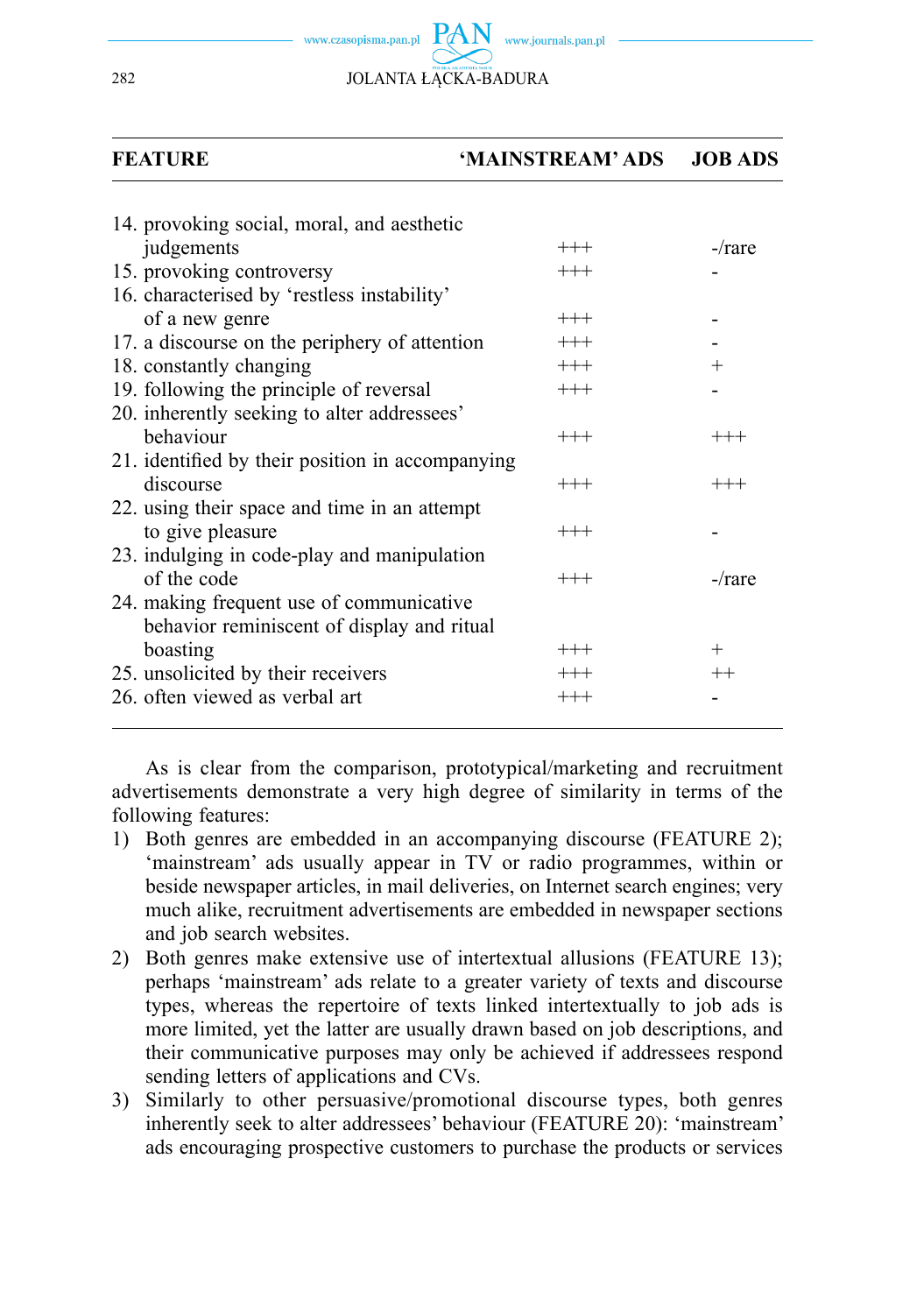www.czasopisma.pan.pl  $PAN$  www.journals.pan.pl

advertised, and recruitment announcements influencing the right candidates' decisions to 'buy' the vacancy.

- 4) Being identified by their position in accompanying discourse (FEATURE 21) is another characteristic that 'mainstream' and job advertisements have in common; the former's presence is often made conspicuous and easily recognisable through clear signals announcing that certain time and/or space is devoted to commercials or other advertising messages; the latter also tend to appear (whether in print or electronically) as part of clearly marked sections, most frequently preceded by headings leaving no doubt as to the type of message communicated (e.g. *Jobs*, *Vacancies*, *Situations vacant*). Nonetheless, even if no such signals are found, the communicative intentions of both genres are easily interpreted by the very position of the texts within other discourse types (cf. Cook 2001).
- 5) Both genres may be classified as (mostly) *unsolicited* messages issued by companies and organisations to persuade the intended audience to take action as indicated by the communicators (FEATURE 25).

Beside common features, Table 1 also illustrates significant dissimilarities between 'mainstream' and recruitment advertising:

- 1) While 'mainstream' ads frequently involve many voices, lead to a number of simultaneous (often contradictory) interpretations, and are parasitic upon their surroundings and other genres, prototypical job adverts express the voice of the employer or a recruitment agency acting on employers' behalf, are usually meant to be read in a specific way, and do not tend to 'host' other genres (FEATURES 9, 10, 11). It would be very surprising (although probably possible) to find a job advert in the form of a poem, confession, or song, mechanisms that audiences are well familiar with in commercials.
- 2) Contrary to product or service advertisements, job announcements do not generally seek to attract attention by immediately changing the features that have only just become dominant in the genre (principle of reversal), and are thus signifi cantly more stable and conventionalised than their 'mainstream' counterparts (FEATURES 16, 18, 19).
- 3) Recruitment ads are not normally meant to provoke controversy, and resemble acts of ritual boasting far less frequently than 'mainstream' ads (FEATURES 15, 24).
- 4) Although increasingly attractive in terms of visual and verbal features, job ads are not normally created with a view to giving pleasure, and are thus not often regarded as verbal (or other form of) *art* (FEATURES 22, 26). In 'mainstream' advertising, "*copy* is the verbal language of an ad, *art* is the body language" (Arens and Schaefer, 2007: 222; *italics* original). Even if this is true about any type and form of advertisements, including job ads (particularly in the times of an increasing role played by Internet technologies in employment marketing), there is undoubtedly some difference in the *degree* to which the artistic imagery is intended to have impact on the subconscious reception and interpretation of the message in both domains of advertising.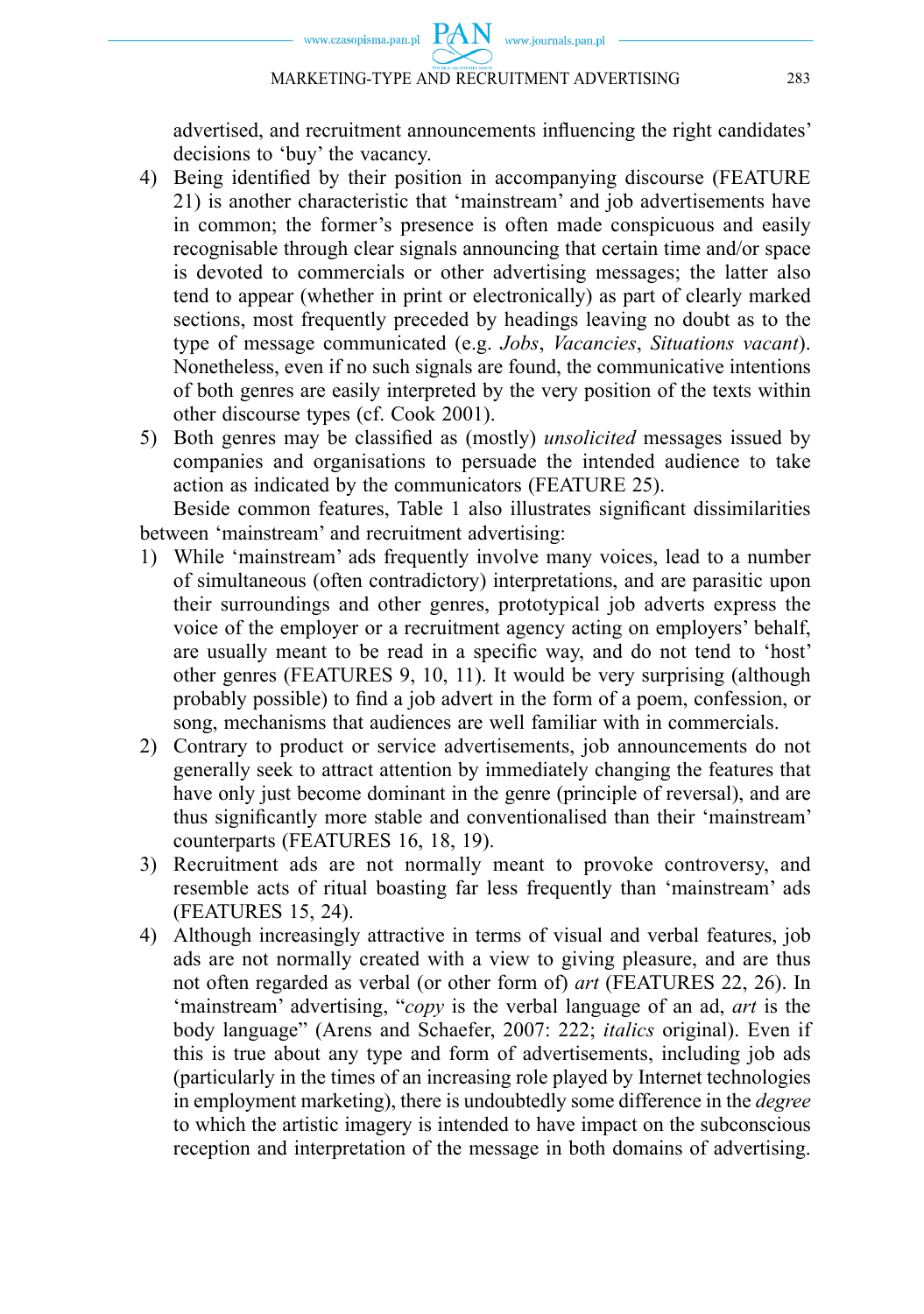

5) Rather than occupying the space on the periphery of attention, job advertisements tend to be searched for and read attentively; even if accidentally encountered, once they attract attention, they will often be read and analysed far more thoroughly than 'mainstream' ads (FEATURE 17).

Other features, although present in some recruitment advertisements, appear in the latter markedly less frequently than in product or service ads; the degree to which those qualities contribute to the overall functions of job ads is also significantly lower than in their 'mainstream' counterparts. For instance, although increasingly multimodal, recruitment advertisements continue to be seen primarily as *texts* operating through the content and language rather than other semiotic devices; job ads make only limited use of paralanguage and parallelisms, both between and within modes, rarely merge the features of public and private discourse, provoke social, moral, and aesthetic judgements, or resort to code-play and manipulation of the code. Connotational, indeterminate, and metaphorical meaning, although present and playing an important role in some job ads, are not normally *foregrounded* to degrees comparable with 'mainstream' advertising.

#### **4.3. Rhetorical structure of job advertisements**

Table 2 below presents a proposal for the move/step model of recruitment ads.

Table 2. Rhetorical structure of job advertisements – analytical model

| MOVE 0 | Job identification (job overview/summary) |                                                                                                                                                                                                                |  |
|--------|-------------------------------------------|----------------------------------------------------------------------------------------------------------------------------------------------------------------------------------------------------------------|--|
| MOVE 1 | Announcing availability of the position   |                                                                                                                                                                                                                |  |
|        | STEP 1:<br>STEP 2:                        | Stating job title<br>Announcing job opportunity ( <i>We are looking for</i> )<br>(optionally: repetition of basic information about the<br>vacancy)                                                            |  |
| MOVE 2 |                                           | Presenting the organisation $-$ building credibility                                                                                                                                                           |  |
|        | STEP 1:<br>STEP 2:<br>STEP 3:<br>STEP 4:  | Revealing the name of employing organisation<br>Specifying type of activity (products, services)<br>Announcing achievements<br>Communicating (referring to organisation's vision,<br>mission, values, culture) |  |

STEP 5: Providing links to other sources of information (website)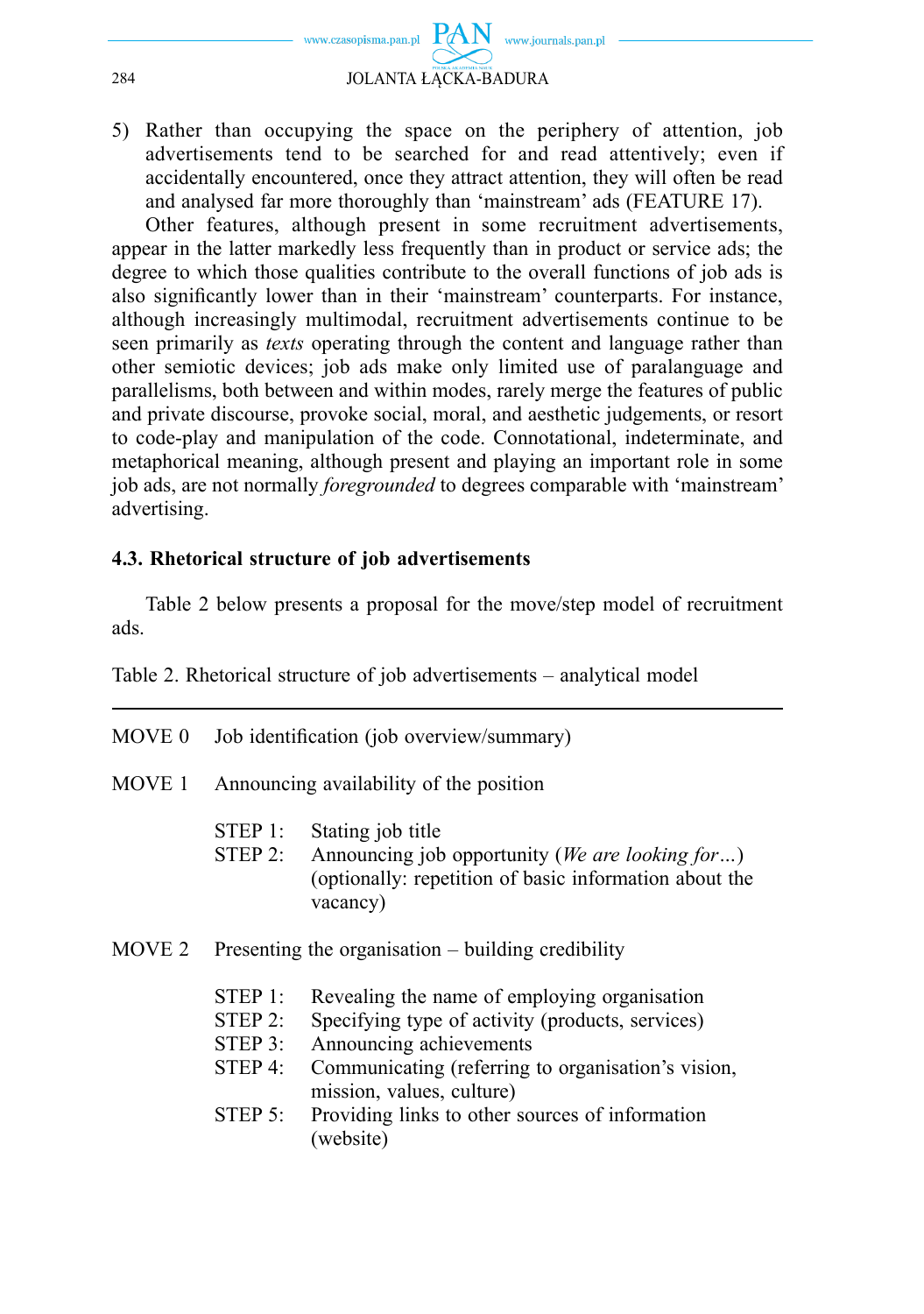|  | STEP 6: Including Equal Employment Opportunity statement<br>STEP 7: Employer's LOGO |
|--|-------------------------------------------------------------------------------------|
|  | MOVE 3 Specifying responsibilities and requirements involved                        |
|  | STEP 1: Describing position and tasks involved                                      |

- STEP 2: Specifying candidate's personality
- STEP 3: Specifying requirements and competencies (qualifications and experience)
- MOVE 4 Offering benefits

|  | STEP 1: Specifying the amount of salary (or salary range) |  |
|--|-----------------------------------------------------------|--|
|--|-----------------------------------------------------------|--|

- STEP 2: Describing the salary as attractive/competitive
- STEP 3 Salary depending on/commensurate with experience
- STEP 4: Promising other benefits
- MOVE 5 Inviting applications / Instructing candidates how to apply
	- STEP 1: Specifying contact method
	- STEP 1a: The *Apply here*/*Apply for this job* button generated by the website
	- STEP 2: Deadline for applications
	- STEP 3: Specifying requirements related to application process
	- STEP 4: Urging responses/high pressure tactics

Based on the above model, Table 3 demonstrates the distribution of moves in the sample under study.

Table 3. Distribution of MOVES in the corpus

| MOVE       |     |         |     |         |     |         |
|------------|-----|---------|-----|---------|-----|---------|
| $%$ of JAs | 93% | $100\%$ | 98% | $100\%$ | 95% | $100\%$ |

As the analysis shows, MOVE  $0$  (job identification/review/summary) has been found in 93% of JAs in the corpus, being absent only in customised ads, where its function is often realised in other parts of the texts.

Although varying significantly and realised through different steps, MOVES 1 (announcing availability of the position), 3 (specifying responsibilities and requirements involved), and 5 (inviting applications/instructing candidates how to apply) are present in *all* the JAs, constituting the very core of recruitment ads.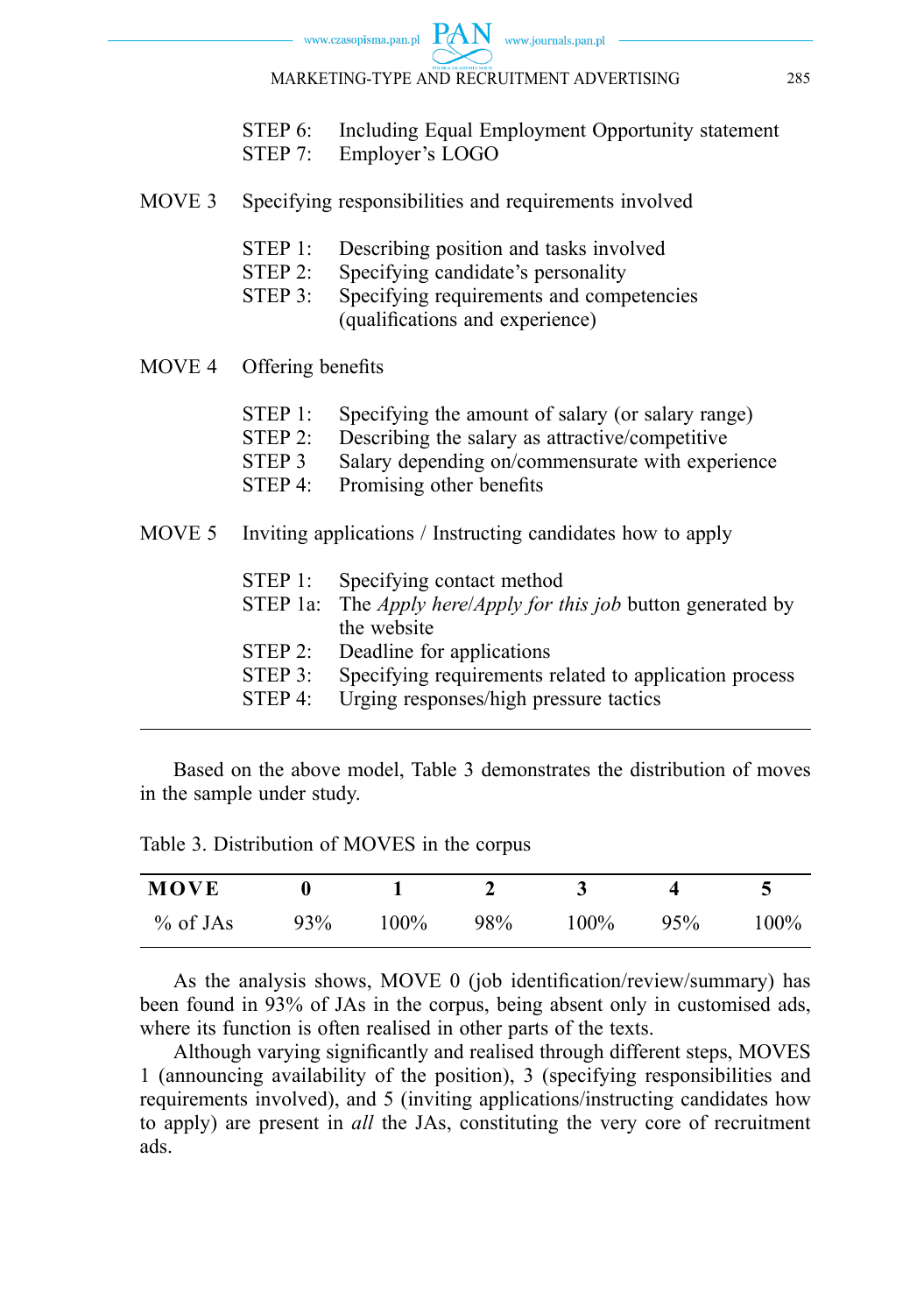

MOVE 2 (presenting the organisation – building credibility) has been identified in 98% of JAs in the corpus, presenting employers from various angles; 354 JAs, accounting for 89% of the sample, include employers' self-presentation in a 'descriptive' form, i.e. *other* than merely communicating the company's name and providing its logo or link to the corporate website. Importantly, only 59% of the JAs identify the employing organisations, a result indicating a significant difference between job advertisements and prototypical ads (cf. section 3).

MOVE 4 (offering benefits) appears in  $95\%$  of JAs in the corpus, a remarkably high percentage confirming the importance of the benefit factor in all promotional genres.

A more detailed analysis reveals some interesting patterns of *step* distribution in particular moves, as demonstrated in Table 4.

| <b>STEP</b> | % of JAs            |  |
|-------------|---------------------|--|
| 1:1         | 100%                |  |
| 1:2         | 66%                 |  |
| 2:1         | 59%                 |  |
| 2:2         | 71%                 |  |
| 2:3         | 80%                 |  |
| 2:4         | 29%                 |  |
| 2:5         | 30%                 |  |
| 2:6         | $18\%$ <sup>a</sup> |  |
| 2:7         | 37%                 |  |
| 3:1         | 96%                 |  |
| 3:2         | $88\%$              |  |
| 3:3         | 96%                 |  |
| 4:1         | 77%                 |  |
| 4:2         | 22%                 |  |
| 4:3         | 10%                 |  |
| 4:4         | 73%                 |  |
| 5:1         | 51%                 |  |
| 5:1a        | 100%                |  |
| 5:2         | 23%                 |  |
| 5:3         | 36%                 |  |
| 5:4         | 11%                 |  |

Table 4. Distribution of STEPS in the corpus

<sup>a</sup> Of these, over a third are 'anonymous' JAs where the 'Equal Employment Opportunity' clause refers to the recruiting organisation acting on behalf of the employer.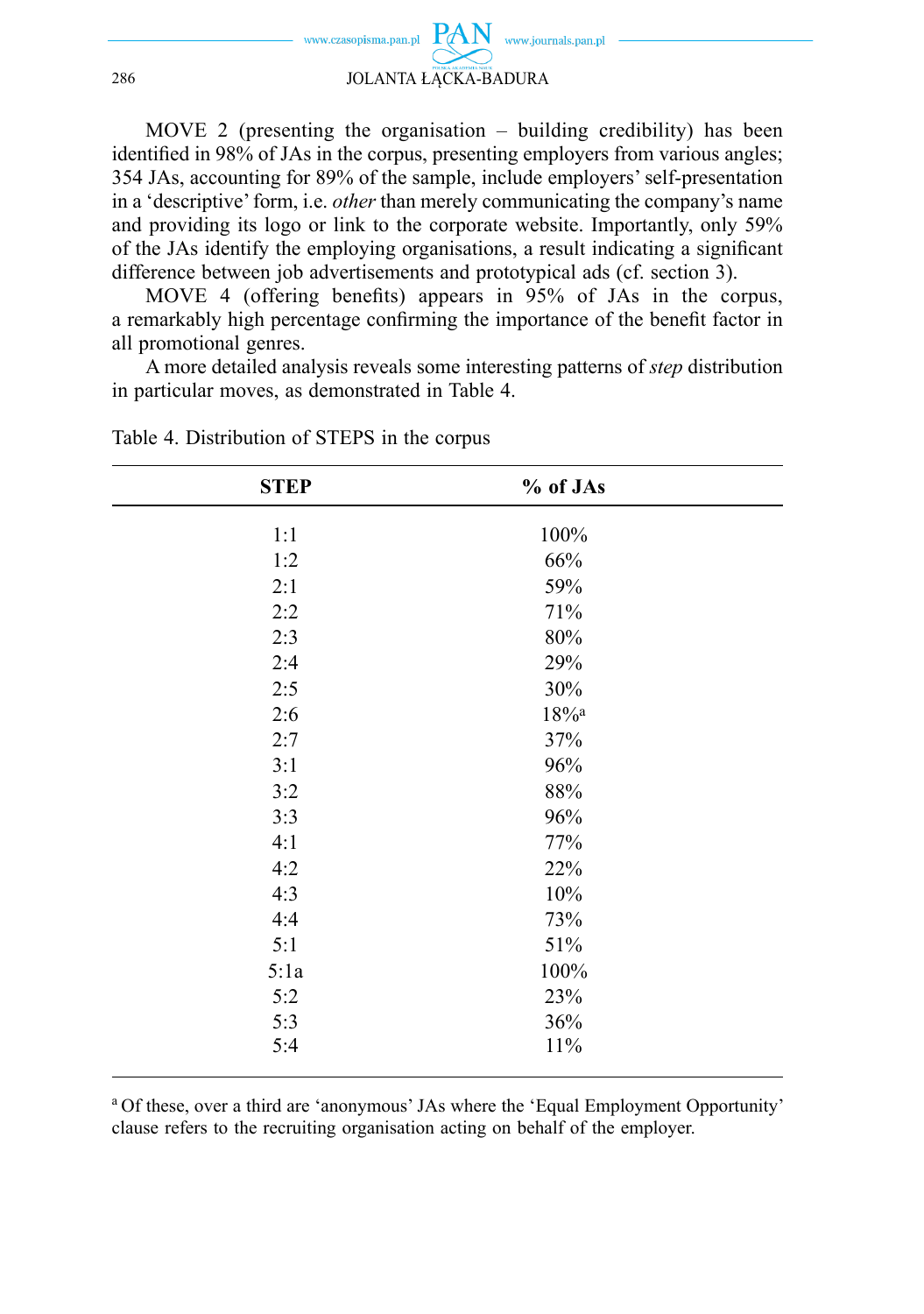#### MARKETING-TYPE AND RECRUITMENT ADVERTISING 287

Table 4 clearly demonstrates that, consistently with the (more general) move analysis, the steps that appear obligatory in the job advertisements studied are: STEP 1:1 (stating job title) and STEP 5:1a (*Apply here/Apply for this job* icon). This is not surprising taking into account that the texts under analysis have been extracted from the Internet, i.e. naturally offer the possibility of online contact and/or application.

Among the most frequently occurring steps are also those contributing to MOVE 3; the fact that this move is realised in the vast majority of JAs through *all* three steps indicates that employers attach great importance to providing detailed descriptions of the responsibilities, qualifications, experience, and personal qualities expected from candidates. Further on the frequency list, STEP 2:3 (announcing employer's achievements) appears in 80% of JAs, aiming to project a positive image of the employing company, even if its name is not disclosed. A similar role is played, albeit often indirectly and implicitly, by STEPs 2:2, 2:4, 2:5 and 2:7, with the latter three steps present in a lower percentage of texts.2

As regards MOVE 4 (offering benefits), over three quarters  $(77%)$  of JAs specify the amount of salary or provide the salary range (STEP 4:1); only a slightly lower frequency (73%) has been found for STEP 4:4 (promising benefits other than the remuneration), confirming the salience of the *benefit factor* in all promotional genres. The salary is described more ambiguously in a lower percentage of JAs. The results seem to demonstrate that employers are well aware of the findings within the domain of HR management indicating that candidates highly appreciate recruitment messages unambiguously specifying the benefits to be expected.

Probably the most striking characteristic observed in the patterns of step distribution is their remarkable propensity for being embedded in and overlapping with other steps. The highest tendency for overlap and interwovennes is found between STEPS 2:2 (*specifying an organisation's type of activity*) and 2:3 (*announcing employer's achievements*), present in 60% of the sample, as exemplified below:

(1) Based in the heart of Manchester, we're one of the UK's leading Home Shopping and multi-channel retailers. We've been established for over 140 years, have a turnover exceeding £700 million, operate 25 catalogues and websites and are enjoying further success in new international markets. (JA10)

The extract clearly shows that the two above mentioned functions are not easy to separate: realising STEP 2:2, the text communicates that the company is a *Home Shopping and multi-channel retailer*, *based in the heart of Manchester*,

<sup>2</sup> It is worth noting that the occurrence frequencies of steps 2:4, 2:5 and 2:7 is relatively higher in ads disclosing the names of the employing organisations, a finding that confirms the *employer branding* potential of job advertisements (cf. Łącka-Badura 2012b).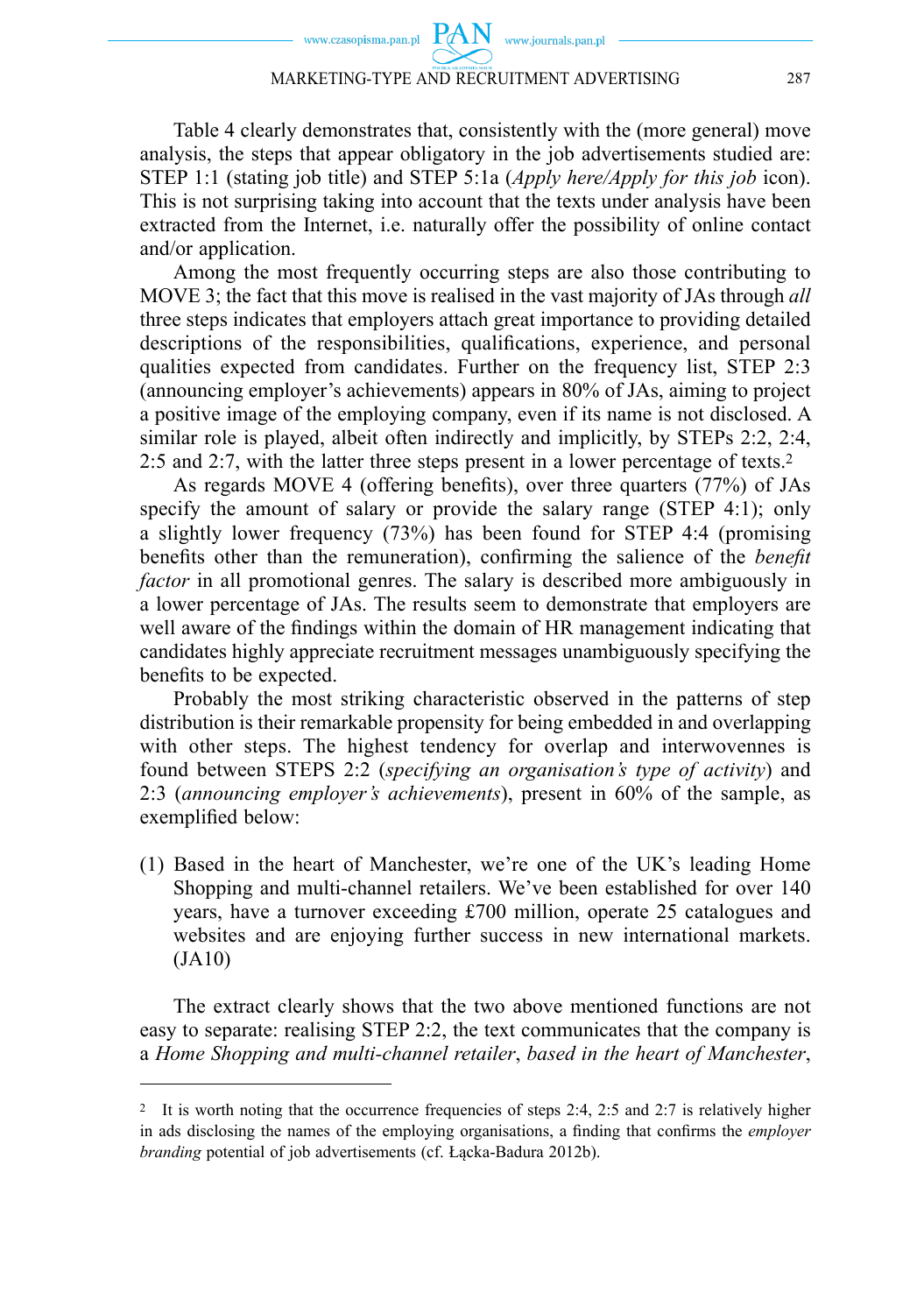

operating through *25 catalogues and websites*. It simultaneously presents the organisation's achievements: a leading position on the UK market (*we're one of the UK's leading…*), long-standing market presence (*We've been established for over 140 years*), healthy financial condition (*a turnover exceeding £700 million*), successful operations in international markets (*and are enjoying further success in new international markets*). The seemingly neutral expressions, explicitly realising STEP 2:2, e.g. *multi-channel*, *new international markets*, providing the number of catalogues and websites, as well as overtly positive expressions (*in the heart of Manchester),* create an image of a successful and expanding business and thus clearly contribute to the realisation of STEP 2:3.

The second of the most frequently interwoven pairs (STEPS 3:2 and 3:3) combines the communicative function of *describing ideal candidates' personality* (STEP 3:2) with the function of *specifying job requirements and competencies* (STEP 3:3). This combination seems quite natural in the discourse of job advertising; employees' personality features and competences are often intrinsically connected, as can be seen in the following extract:

(2) We see you ideally as bringing to the role knowledge of corporate and CSR sectors. You'll have the ability to think creatively, having developed tailor made proposals with a proactive approach to new business opportunities. Having a proven ability to negotiate and persuade, you'll have managed senior level relationships. Most importantly we are seeking a team player looking to join one of the most exciting environments imaginable. (JA14)

In (2) requirements pertaining to candidates' personal qualities (e.g. *the ability to think creatively*) are interwoven with the expected experience and qualifications (e.g. experience in performing managerial functions at a senior level and *developing tailor-made proposals*). Some of the requirements (*a proven ability to negotiate and persuade*, being *a team player*) may be regarded as both personality traits and qualifications. Other steps that are embedded in the combination of STEPS 3:2 and 3:3 presented in extract (2) are STEPS 2:3 and 4:4, realised in the last sentence; specifying the requirement (the candidate must be *a team player*), the sentence performs two acts simultaneously: that of presenting the employer's achievement of having created *one of the most exciting environments imaginable* (STEP 2:3), and offering successful candidates an attractive non-financial incentive: the opportunity to work in such an environment (STEP 4:4).

Further on, STEP 4:4 overlaps with STEP 2:3 in 32% of JAs, where the *announcement of employer's achievements* is combined with *promising benefits other than the salary*. Instances include the following:

(3) In return, we can offer a supportive team environment, good terms and conditions, and the opportunity to develop this new post as part of a respected and dynamic charity. (JA11)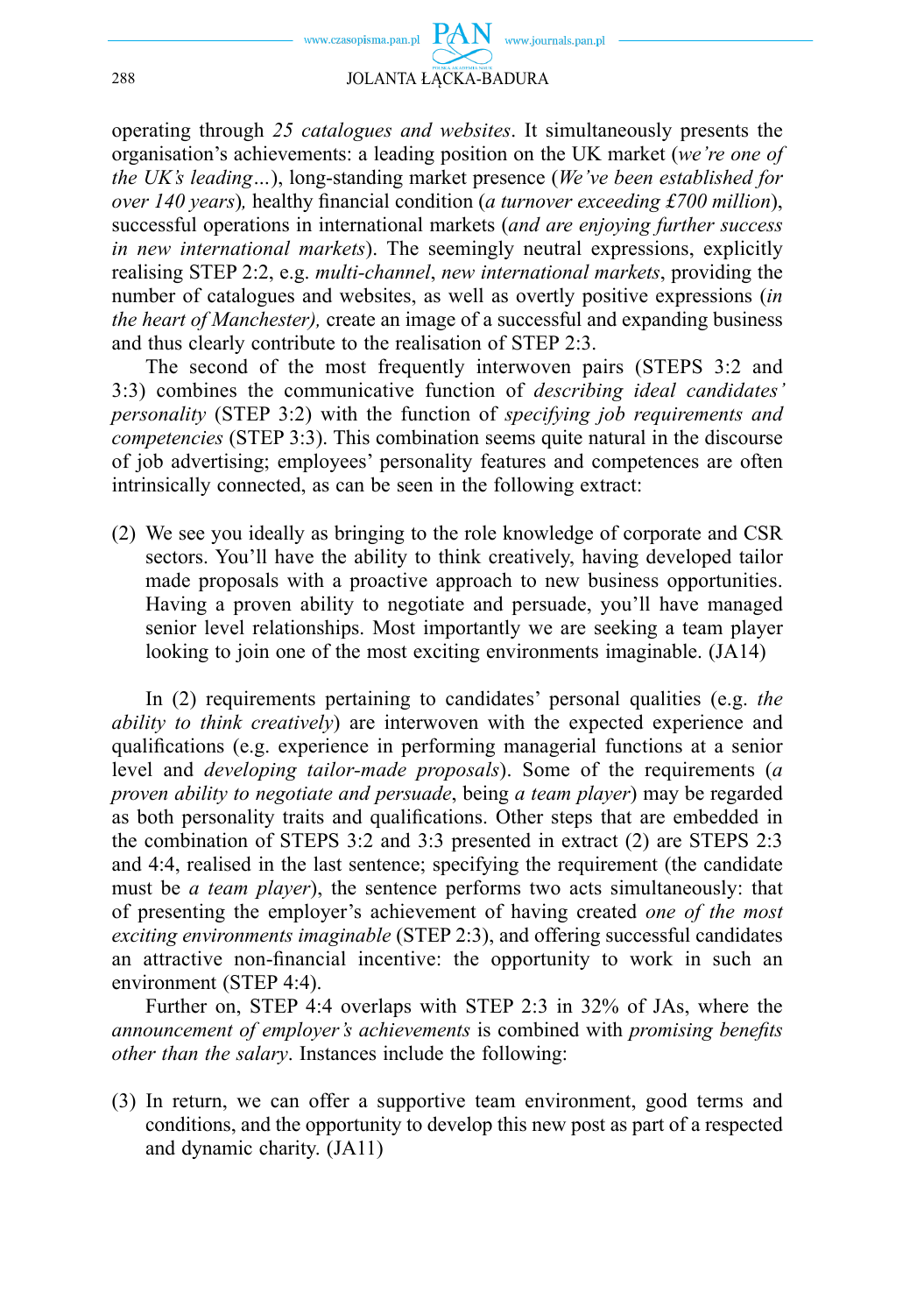#### MARKETING-TYPE AND RECRUITMENT ADVERTISING 289

(4) This is a highly reputable entrepreneurial market leading business who can offer you substantial financial rewards, excellent training and genuine career progression opportunities, … (JA219)

Extracts (3) and (4) realise the function of communicating employers' achievements (*a respected and dynamic charity, a highly reputable entrepreneurial market leading business*), as well as perform the acts of promising benefits other than the salary (*we can offer a supportive team environment, good terms and*  conditions, substantial financial rewards, excellent training and genuine career *progression opportunities*). Some of the benefits, particularly *a supportive team environment, good terms and conditions*, simultaneously imply positive qualities that the employing organisation can boast about.

While the combination of STEPS 3:2 and 3:3 seems quite natural in the discourse of job advertising, due to employees' personality features and competences being intrinsically connected, the other combinations clearly confirm the promotional character of job advertising discourse. A significant percentage of employers appear to exploit every opportunity to praise (often implicitly) their organisations and promise benefits to prospective employees.

### **4.4. Comparison of the structure of job advertisements and prototypical ads**

The present section offers a rough comparison between Bhatia's (2004, 2005) generic structure of prototypical advertisements and the moves and steps identified in the corpus of job ads (cf. section  $4.3$ ). The analysis demonstrates a high degree of overlap between some of the moves in 'mainstream' and recruitment advertising, yet it also indicates areas of considerable difference.

#### *4.4.1. Similarities*

- 1) MOVE 5 in JAs (inviting applications/instructing candidates how to apply) and MOVE 9 in 'mainstream' ads (soliciting response) may well be regarded as equivalent.
- 2) MOVE 1 in JAs (job title) may plausibly be viewed as the equivalent of MOVE 1 in 'mainstream' ads (headline), with the reservation that the latter does not necessarily comprise the product's name and may thus may be rather vague. Both, however, aim to attract the attention of potential 'buyers' and encourage them to read the body of the text. Regarded as characteristic of the genre of advertising, MOVES 1 and 5 appear in 100% of JAs; this indicates that recruitment ads are very similar to the central promotional genre in aiming to arouse the interest of the 'buyers' and instruct them what actions they are supposed to take to 'make the purchase' or take advantage of the 'seller's' offer.
- 3) MOVE 2 in JAs (presenting the organisation building credibility) and MOVE 5 in 'mainstream' advertisements (establishing credentials) may also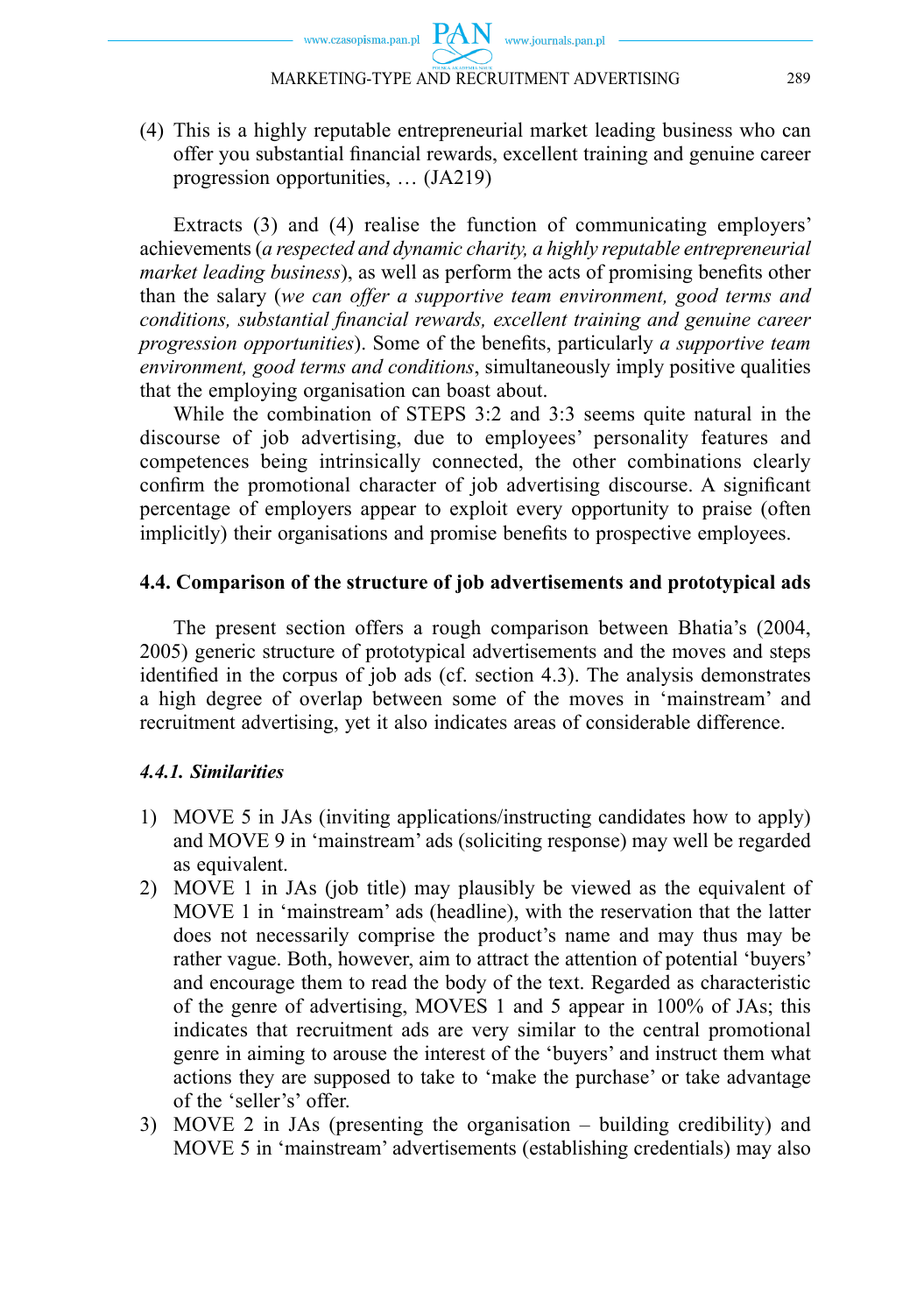

be viewed as performing equivalent functions. Typical in marketing-type ads, this move is present in 95% of the corpus under study, corroborating the significance of building the 'sellers' credibility in promotional genres.

# *4.4.2. Differences*

- 1) Targeting the market (MOVE 2 in 'mainstream' ads) is realised in job advertisements by MOVES 1 and 3. While announcing job opportunity (STEP 1:2 in JAs) may be seen as parallel to the function of targeting the market in prototypical ads, STEPS 3:2 and 3:3 in the JA corpus (describing desirable features of candidates' personality, specifying job requirements and candidates' competencies) apparently differentiate the two genres; beside specifying who the advertisement is targeted at, they also aim to *deter* candidates ('buyers') who do not meet the requirements. As indicated in section 4.1., the prospective customers targeted in 'mainstream' ads do not have to satisfy any conditions other than having enough financial resources and the willingness to make a purchase. In a job search situation the 'clients' need to be able to demonstrate that they *qualify* for the position advertised, which implies that they will only be allowed to 'make the purchase' provided they match the required 'customer profile'.
- 2) MOVES 3 and 4 in 'mainstream' ads (justifying and detailing the product or service), although seemingly comparable with STEPS 2:2 and 3:1 in JAs (indicating the importance of the job and employing organisation, describing the position and tasks involved), differ in at least one aspect: *product description* in marketing-type ads focuses on what the product will do for the prospective customers, whereas *job description* in JAs specifies what candidates, if successful, will be expected to do for the employing organisation.
- 3) MOVE 4 in JAs (offering benefits) and MOVE 7 in 'mainstream' ads (offering incentives), although similar at first glance, are also far from being equivalent: as opposed to the *benefits* in a job search situation, *incentives* in product or service advertising mostly denote *something extra* that customers can obtain for choosing this seller over another**,** rather than the core value of the product or service itself. They may thus be compared with some of the fringe benefits offered to employees in addition to the remuneration and bonuses.
- 4) Very common in product or service advertising, MOVE 6 (celebrity endorsement or testimonials) is very rarely realised in job ads. Testimonials have been found in merely 3 JAs (below 1% of the corpus), and deemed as contributing to the function of employer's positive self-presentation (STEP 2:3).
- 5) Significant dissimilarities between the two genres can be observed with regard to pressure tactics. Although STEP 5:4 in recruitment advertisements (urging responses/using high pressure tactics) can rather easily be identified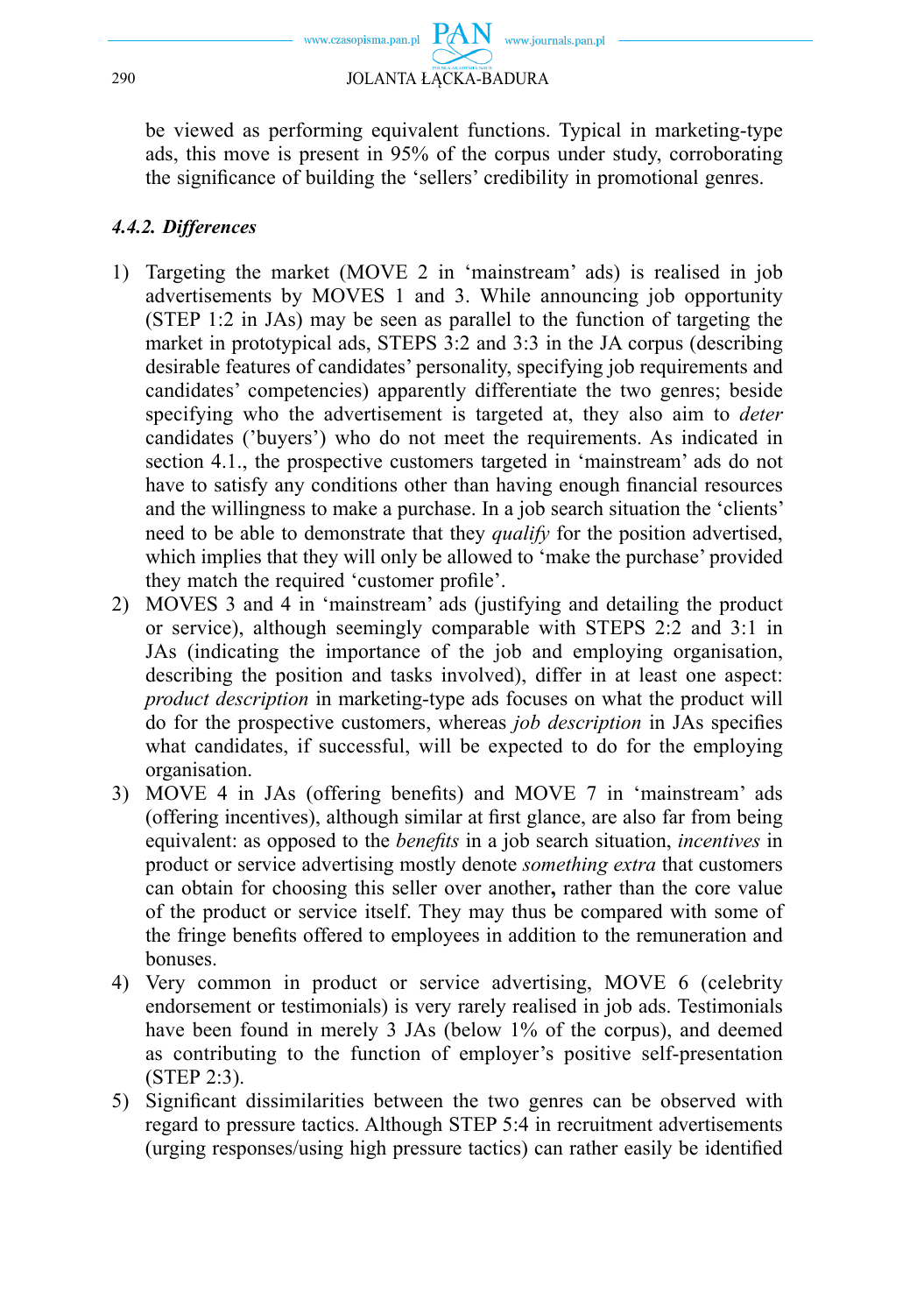with MOVE 8 in 'mainstream' advertising, with presence in only 10% of JAs in the corpus this step cannot plausibly be viewed as characteristic of the genre of job advertising.

6) Finally, MOVE 10 in prototypical ads (signature line and logo) clearly corresponds with STEPS 2:1 and 2:7 in recruitment advertisements (the name of the employing organisation, company logo). However, in view of the fact that over 40% of JAs in the corpus remain 'anonymous', and given that the company logo appears in merely 37% of the sample, the comparison suggests a considerable difference between the two genres as far as the identification of the 'seller' is concerned (cf. section 3).

# **5. Conclusions**

The analysis has demonstrated that recruitment advertising shares many functions and features with the central promotional genre. Both text types are *promotional* in nature, sharing the two primary communicative functions: to encourage potential buyers (applicants) to buy the product (apply for the job advertised), as well as to project the positive image of the organisation. As regards the 'general' features, the greatest similarities include: being embedded in an accompanying discourse, making extensive use of intertextual allusions, inherently seeking to alter addressees' behaviour, being identified by their position in accompanying discourse, being unsolicited by receivers. In terms of the rhetorical structure, both genres commonly contain moves realising the functions of arousing interest (signalling job opportunity), soliciting response (inviting applications), and establishing credentials (building credibility).

The most salient differences between recruitment and 'mainstream' ads stem from the communicative purposes that the two genres aim to achieve; while the goals of attracting 'purchasers' and projecting a positive image of the 'sellers' is common in both genres, job advertising is specific in that it aims to simultaneously *discourage* the unsuitable 'buyers'. With regard to the defining characteristics, significant discrepancies between the two promotional genres have been identified, including those pertaining to the level of 'artistry', the number of voices involved, generic stability, provoking controversy, being parasitic upon other genres, occupying the space at the centre/periphery of attention. Targeting the market, justifying the 'product', offering benefits/incentives, making use of testimonials, pressure tactics, and company identification are the areas of greatest dissimilarity in the rhetorical structure of the two genres.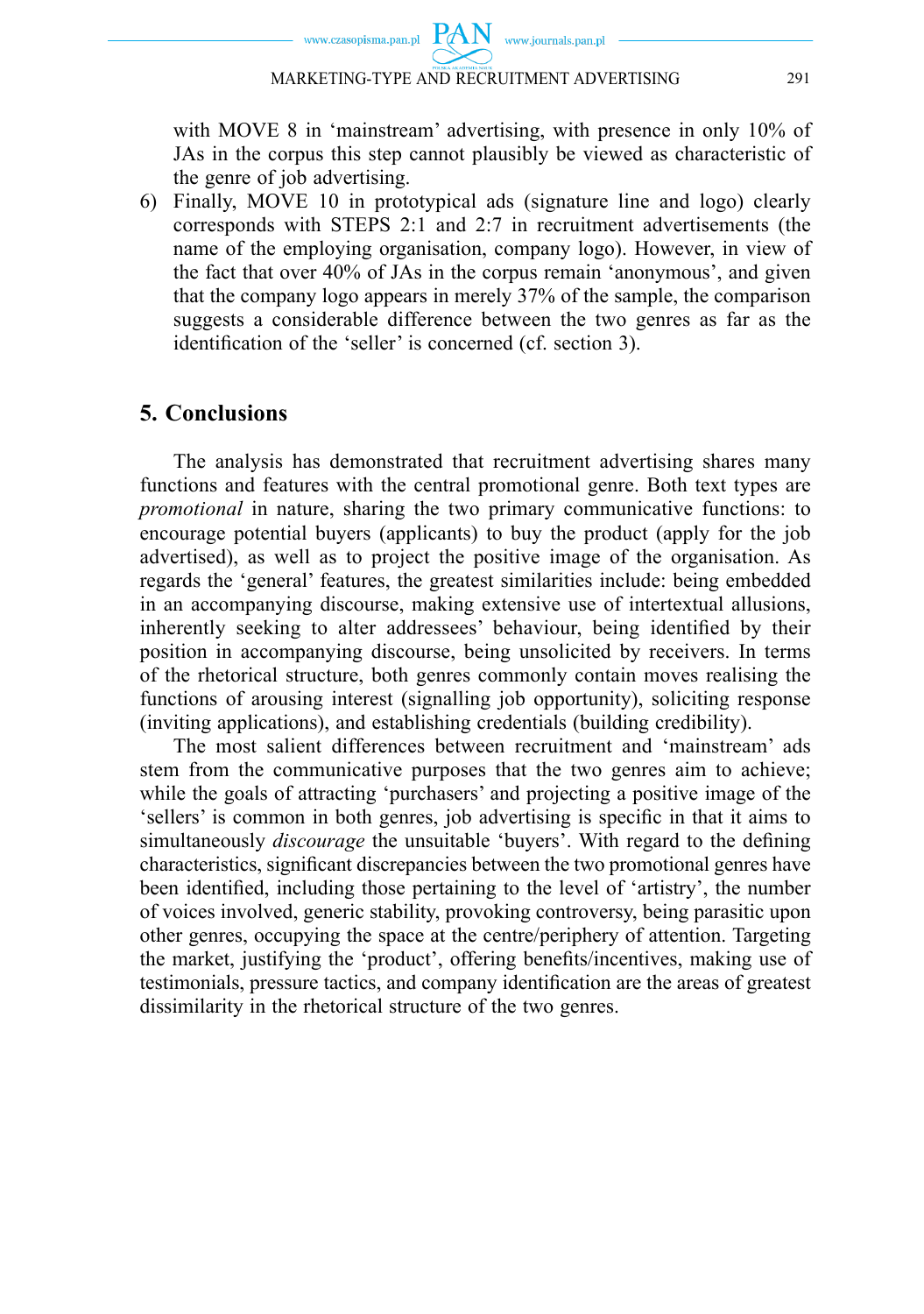

## **References**

- Arcodia, C., and T. Barker 2002. A review of web-based job advertisements for Australian event management positions. *Journal of Human Resources in Hospitality & Tourism* 1(4): 1-18.
- Arens, W.F., and D.H. Schaefer 2007. *Essentials of contemporary advertising*. New York: McGraw-Hill/Irwin.
- Arthur, D. 2006. *Recruiting, interviewing, selecting & orienting new employees (4th ed.).* New York: AMACOM/American Management Association.
- Asprey, S. 2005. Recruitment advertising. In A.R. Mackay (ed.), *The practice of advertising (5th ed.)*, 268-280*.* Oxford: Elsevier.
- Bargiela-Chiappini, F., and C. Nickerson 1999. Business writing as social action. In F. Bargiela-Chiappini and C. Nickerson (eds), *Writing business: genres, media and discourses*, 1-32. Harlow: Longman.
- Bargiela-Chiappini, F., C. Nickerson and B. Planken 2007. *Business discourse*. Houndmills: Palgrave/MacMillan.
- Bazerman, C. 2004. Speech acts, genres, and activity systems: how texts organize activity and people. In C. Bazerman and P.A. Prior (eds.), *What writing does and how it does it: an introduction to analyzing texts and textual practices*, 309-339. Mahwah, NJ: Lawrence Erlbaum Associates.
- Bhatia, V.K. 1993. *Analysing genre: language use in professional settings*. London/New York: Longman.
- Bhatia, V.K. 2004. *Worlds of written discourse*. London/New York: Continuum.
- Bhatia, V.K. 2005. Generic patterns in promotional discourse. In H. Halmari and T. Virtanen (eds), *Persuasion across genres*, 213-225. Amsterdam/Philadelphia: John Benjamins Publishing Company.
- Biber, D., U. Connor and T.A. Upton 2007. *Discourse on the move: using corpus analysis to describe discourse structure*. Amsterdam/Philadelphia: John Benjamins Publishing Company.
- Brown, J.N., and A. Swain 2009. *The professional recruiter's handbook. Delivering excellence in recruitment practice*. London and Philadelphia: Kogan Page.
- Bruthiaux, P. 1996. *The discourse of classified advertising exploring the nature of simple linguistics.* New York/Oxford: Oxford University Press.
- Bruthiaux, P. 2005. In a nutshell. Persuasion in the spatially constrained language of advertising. In H. Halmari and T. Virtanen (eds), *Persuasion across genres*, 135-151. Amsterdam/ Philadelphia: John Benjamins Publishing Company.
- Byars, L.L., and L. Rue 2000. *Human resources management (6th ed.).* New York: Irwin/ McGraw-Hill.
- Caballero, R. 2008. Theorizing about genre and cybergenre. *CORELL: Computer Resources for Language Learning* 2: 14-27.
- Catenaccio, P. 2008. Press release as a hybrid genre: addressing the informative/promotional conundrum. *Pragmatics* 18(1): 9-31.
- Cook, G. 2001. *The discourse of advertising (2nd ed.).* London and New York: Routledge.
- Cooper, D., I.T. Robertson and G. Timline 2003. *Recruitment and selection: a framework for success.* London: Thomson Learning.
- Dale, M. 2003. *A manager's guide to recruitment and selection (2nd ed.).* London: Kogan Page. Devitt, A.J. 2004. *Writing genres*. Carbondale: Southern Illinois University Press.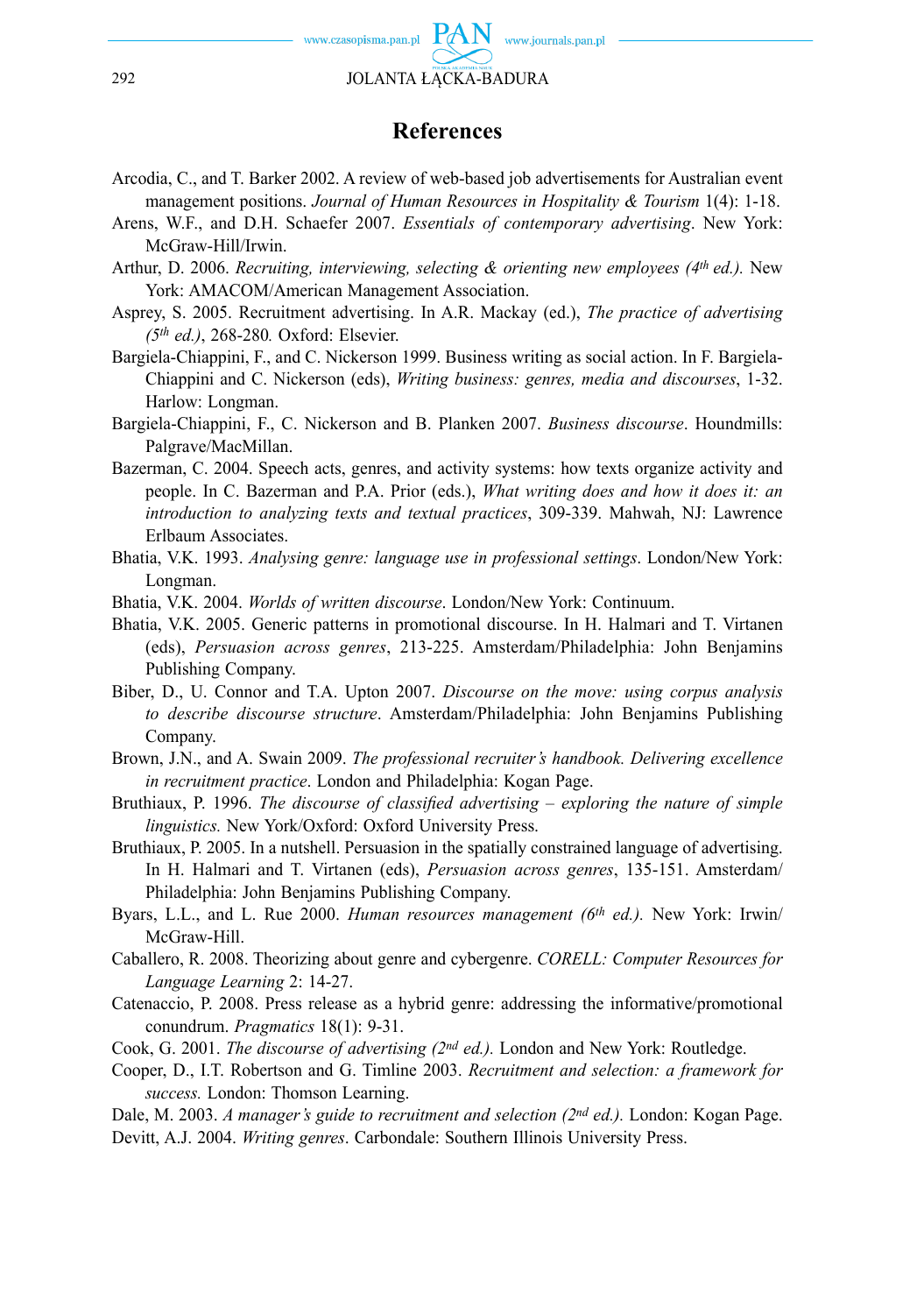- Dijk, T.A. van. 1997. The study of discourse. In T.A. van Dijk (ed.), *Discourse as structure and process*, 1-34. London: SAGE Publications.
- Dudley-Evans, T., and M.J. St John 1998. *Developments in ESP. A multi-disciplinary approach*. Cambridge: Cambridge University Press.
- Fairclough, N. 1995. *Critical discourse analysis: the critical study of language*. London/New York: Longman.
- Fairclough, N. 2003. *Analyzing discourse: textual analysis for social research*. London: Routledge.
- Foster, M. 2003. *Recruiting on the web. Smart strategies for finding the perfect candidate*. New York: McGraw-Hill.
- Goddard, A. 1998. *The language of advertising*. London/New York: Routledge.
- Halmari, H., and T. Virtanen 2005. *Persuasion across genres*. Amsterdam/Philadelphia: John Benjamins Publishing Company.
- Hornberger, F. 2010. The internet job posting.
- http://www.recruitersnetwork.com/articles/printer.cfm?ID=1156, Accessed 7 June, 2011.
- Koester, A. 2004. *The language of work*. New York: Routledge.
- Kotler, P., and K.L. Keller 2006. *Marketing management (12th ed.).* Upper Saddle River, NJ: Pearson Prentice Hall.
- Lamb, C.W., J.F. Hair and C. McDaniel 2008. *Marketing (10th ed.).* Mason, OH: South- Western Cengage Learning.
- Loth, R., D. Battistelli, F.R. Chaumartin, H. Mazancourt, J.L. Minel and A. Vinckx 2010. Linguistic information extraction for job ads SIRE project.
- http://hal.archivesouvertes.fr/docs/00/48/08/40/PDF/Linguistic\_information\_extraction\_for job\_ads\_SIRE\_project\_.pdf , Accessed 4 May 2013.
- *Łącka-Badura, J. 2012a.* Nominations and applications invited textual conventions of academic discourse refl ected in academic job ads. *Linguistica Silesiana* 33: 171-201.
- *Łącka-Badura, J.* 2012b. Global leaders, product pioneers, centres of excellence the linguistic representation of an ideal employer in British online job ads. In M. Dąbrowska, J. Leśniewska and B. Piątek (eds) *Languages, literatures and cultures in contact: English and American studies in the age global communication, Vol. 2: Language and culture*, 151-172. Kraków: Tertium.
- *Łącka-Badura, J. 2014.* Academic job postings as part of academic discourse: a cross cultural perspective. In A. Łyda and K. Warchał (eds), *Occupying niches*: *interculturality, crossculturality and aculturality in academic research*, 217-234. Cham/ Heidelberg/ New York/ Dordrecht/ London: Springer International Publishing.
- Martin, G., and S. Hetrick 2006. *Corporate reputations, branding and people management. A strategic approach to HR*. Oxford: Butterworth-Heinemann.
- Meurs, F. van 2010. *English in job advertisements in the Netherlands: reasons, use and effects*. Utrecht: LOT.
- Miller, C. 1984. Genre as social action.
- http://www4.ncsu.edu/~crmiller/Publications/MillerQJS84.pdf, Accessed 7 July, 2011.
- Newell, S. 2005. Recruitment and selection. In S. Bach (ed.), *Managing human resources. Personnel management in transition (4<sup>th</sup> ed.)*, 115-147. Padstow: Blackwell Publishing.
- Orlikowski, W., and J. Yates. 1994. Genre repertoire: the structuring of communicative practices in organizations. *Administrative Science Quarterly* 39(4): 541-574.
- Paltridge, B. 2006. *Discourse analysis: an introduction.* London/New York: Continuum.